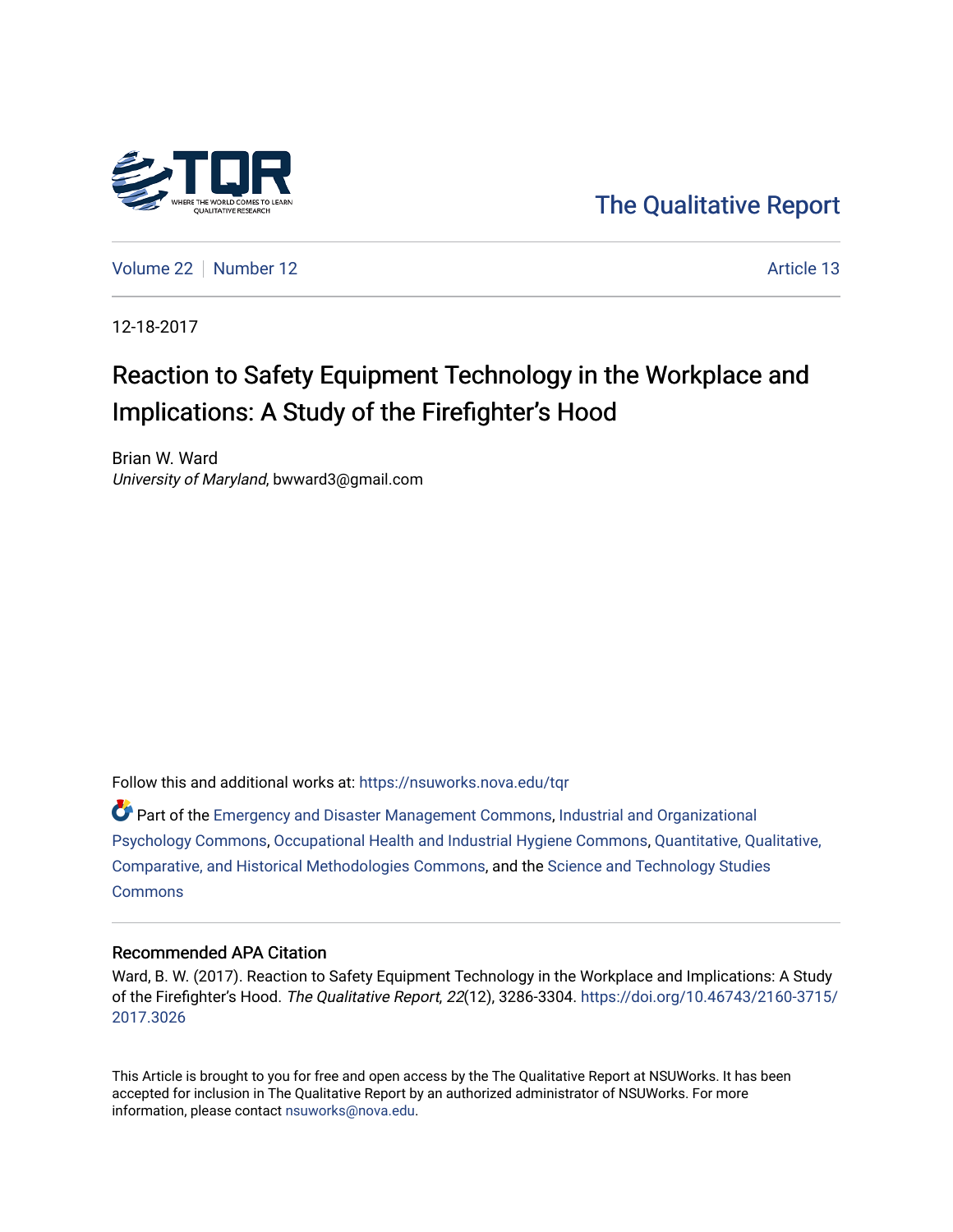# **Qualitative Research Graduate Certificate** Indulge in Culture Exclusively Online . 18 Credits **LEARN MORE**

### Reaction to Safety Equipment Technology in the Workplace and Implications: A Study of the Firefighter's Hood

#### Abstract

In the 1990s the firefighter's hood became a standard article of safety equipment worn by municipal firefighters, eliciting a negative reaction among many of these firefighters. I used data from interviews with 42 firefighters to explain why this reaction occurred. Data analysis revealed that negative reactions ultimately stemmed from the hood's disruption of autonomy, repudiation of the complex mental and physical skill needed to perform tasks required of firefighters, and hindrance in negotiating the lifethreatening environment created by a fire. These findings indicate that when introducing new safety equipment technology to emergency response workers, their reaction to this equipment, and its effect on their autonomy and ability to complete complex occupational tasks, may have important prevention implications.

#### Keywords

Firefighting, Technology, Autonomy, Skill Complexity, Prevention, Risk, Qualitative, Semi-Structured Interviews, Thematic Analysis

#### Creative Commons License



This work is licensed under a [Creative Commons Attribution-Noncommercial-Share Alike 4.0 License](https://creativecommons.org/licenses/by-nc-sa/4.0/).

#### Acknowledgements

The author would like to thank all firefighters who volunteered their time to participate in the research from which this study is associated.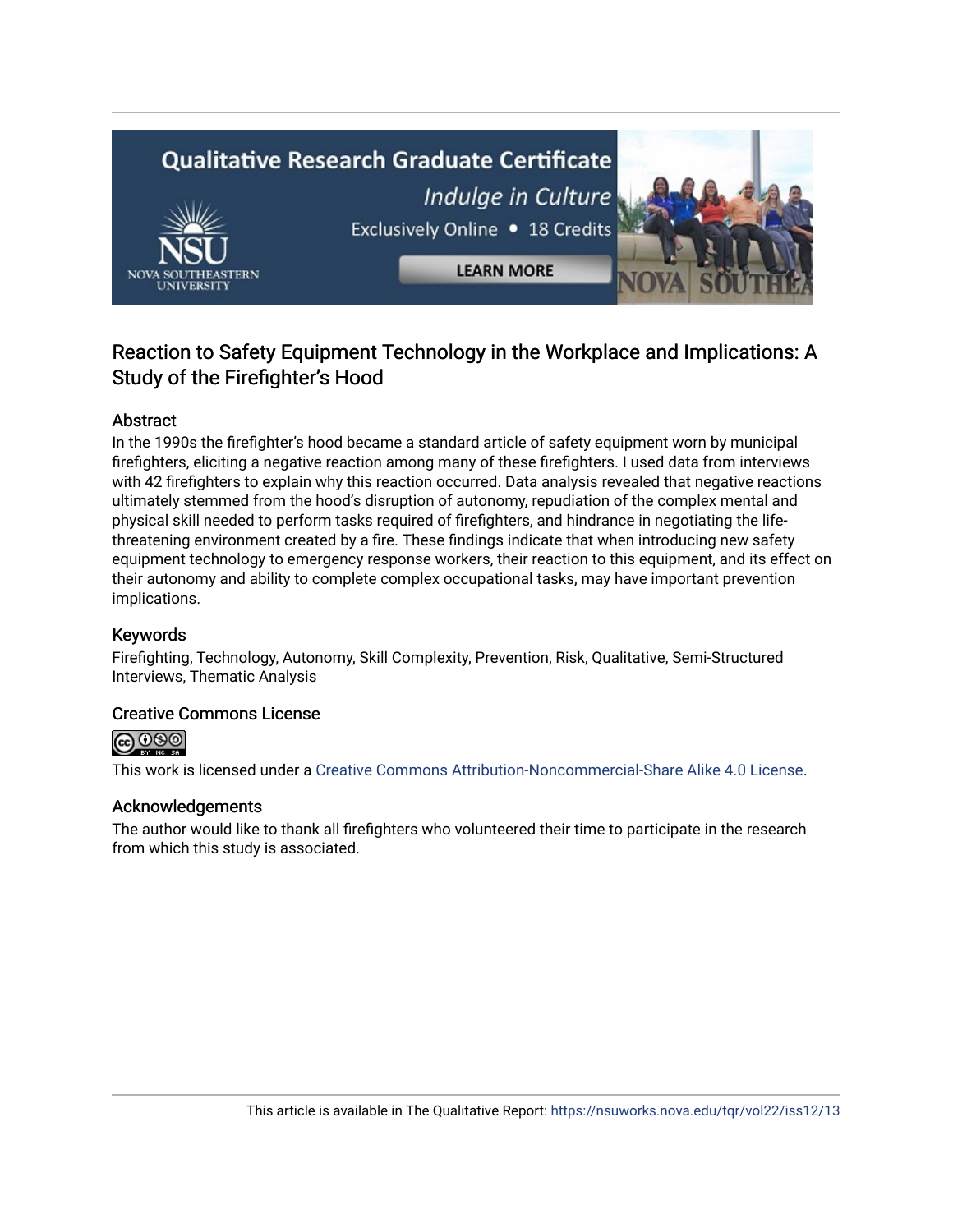

## **Reaction to Safety Equipment Technology in the Workplace and Implications: A Study of the Firefighter's Hood**

Brian W. Ward

University of Maryland, College Park, Maryland, USA

*In the 1990s the firefighter's hood became a standard article of safety equipment worn by municipal firefighters, eliciting a negative reaction among many of these firefighters. I used data from interviews with 42 firefighters to explain why this reaction occurred. Data analysis revealed that negative reactions ultimately stemmed from the hood's disruption of autonomy, repudiation of the complex mental and physical skill needed to perform tasks required of firefighters, and hindrance in negotiating the life-threatening environment created by a fire. These findings indicate that when introducing new safety equipment technology to emergency response workers, their reaction to this equipment, and its effect on their autonomy and ability to complete complex occupational tasks, may have important prevention implications. Keywords: Firefighting, Technology, Autonomy, Skill Complexity, Prevention, Risk, Qualitative, Semi-Structured Interviews, Thematic Analysis*

#### **Introduction**

#### **Background**

The importance of understanding technological change and its impact on the worker has long been established, dating back to Karl Marx's 1867 seminal work *Das Kapital* (1976). In this study, Marx's focus on technological change was in understanding the manufacturing process, its alienation of the worker, and the workers' struggle to maintain control over this process (Attewell, 1990). After World War II, this argument was updated by contemporary claims on the pattern of skill change (see Spenner 1983, 1995; Vallas & Beck, 1996). Arguments were made that new technologies would act as a mechanism for increasing the skill levels of workers (Blauner, 1964; Kerr, Dunlap, Harbison, & Meyers, 1964). Others then followed contradicting these claims (Braverman, 1974), arguing that technology would strip workers with as much skill as possible in an effort to increase productivity (Vallas, 1990). These studies mainly consisted of antithetical, theoretically-based arguments absent of empirical evidence (Spenner, 1983, 1995).

Over the past few decades, there has been a new focus on the introduction of technology in the workplace. With the exponential increase of the adoption of computers and information technologies (IT), and availability of new data sources (Ward 2010), many studies now examine how IT effects the worker. Similar to earlier work, more recent research has focused on the relationship between technology and workers' skill levels (Autor, Levy, & Murnane, 2002; Bound & Johnson, 1992; Goos & Manning, 2007; Katz & Murphy, 1992; Levy & Murnane, 2004; Pianta, 2005; Piva, Santarelli, & Vivarelli, 2005).

It has also been recognized that before the impact of new IT can affect the skill levels of workers and productivity, the workers must accept and use this technology. A multitude of conceptual models seeking to understand technology acceptance have been developed and empirically tested. The result has been a unified theory of acceptance and use of technology (UTAUT) that finds performance expectancy, effort expectancy, social influence, and facilitating conditions all play a role in whether technology is accepted and subsequently used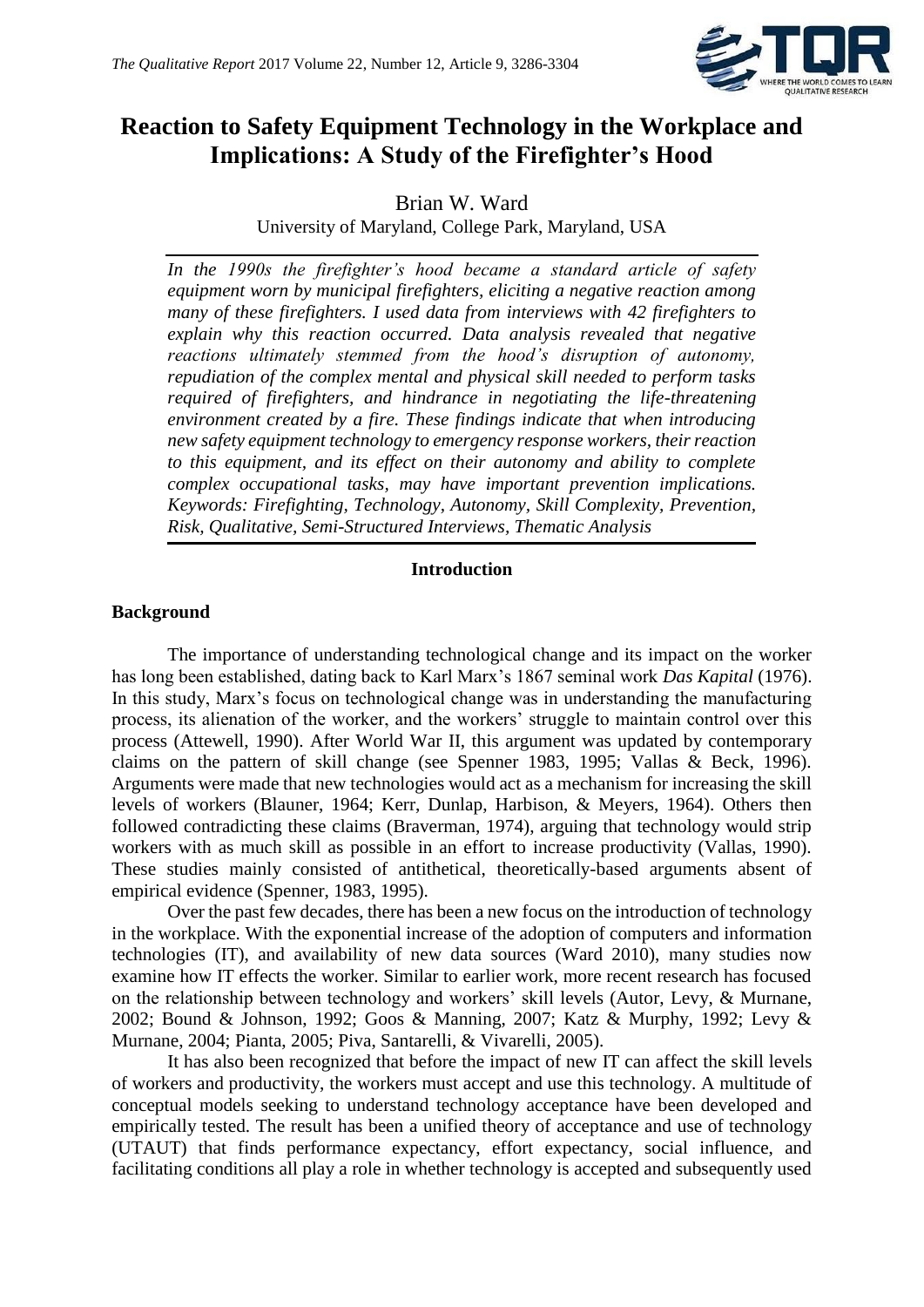**.** 

(Venkatesh, Morris, Davis, & Davis, 2003). While criticisms of the UTAUT do exist (Bagozzi, 2007), there is agreement that understanding workers' reactions to new technologies may be just as important as understanding how a technology impacts the workers' themselves.

Even with this long history of studying the introduction of new technology into the workplace, there still remains gaps in our understanding. The majority of previous research studies have maintained focus on manufacturing industries or the "white-collar" context of the professional office environment. Other industries, specifically those in the public service and non-profit sectors, remain understudied. In addition to this gap, there is another regarding the type of technologies that recent research has studied. While computers and IT have become the main focus of the majority of research on technology and workers' acceptance/reaction, they are not the sole type of technology being introduced. For example, advances in biochemical engineering and materials sciences have led to new technologies that now play a direct and/or indirect role in many occupations, whether one may realize it or not. Studies focusing on occupations that may fill these gaps, such as firefighting, have potential to add further understanding to the broader literature.<sup>1</sup>

#### **Firefighters and New Technology**

Research focusing on firefighters has been completely absent from the literature. In recent years a handful of studies have examined various aspects of the occupation of firefighting, including why individuals (particularly men) become firefighters in spite of the life-threatening hazards faced (Desmond, 2006, 2007, 2011), the ergonomics of wearing firefighter clothing (Park, Kim, Wu, & Allen, 2014), and firefighter-perceived occupational health and safety risks (Walker, 2016). In addition, two other studies have examined the introduction of new technologies to firefighting, and the reactions of firefighters to these technologies (Ericson & Mellström, 2016; Morris, 2015).

Ericson and Mellström (2016) examined the association between technology and masculinity, how it informs the "occupational ethos of firefighters" (p. 165), and how operational services' micro-management of disasters is gendered. Drawing from a series of interviews and research studies conducted with firefighters in the Swedish rescue service, their main conclusions discuss the historical celebration of masculinity in firefighting and how it has excluded women from this occupation. However, they also note that new technologies (particularly those used for fire suppression and search and rescue) have played a notable role. The introduction of these technologies has challenged the exclusive nature of firefighting in Sweden, and the ability to demonstrate heroism in a traditional sense, which has historically been celebrated (Ericson & Mellström, 2016). Thus, while the acceptance and reaction to new technology may be viewed in a positive light by some firefighters, for others with a more traditional view this perspective may not be shared.

In the second study, Morris (2015) used the technology acceptance model (one of the conceptual models used to inform the UTAUT; Venkatesh et al., 2003) to explicitly examine interoperability of communications technologies, and their acceptance by sworn and civilian firefighters in a single U.S. fire department. He found that longer tenured, older, and more experienced firefighters had lower perceived ease of use of these technologies. In addition, he also found that higher ranking and more senior firefighters had a higher perception of the usefulness of these technologies (Morris, 2015). These findings show variation in different dimensions of technology acceptance by demographic and individual characteristics, but do not deduce the rationale behind this acceptance, or perform any in-depth exploration of why

<sup>&</sup>lt;sup>1</sup> This is not to imply that IT and computerization are absent from firefighting. These types of technologies have also been introduced, and are many times required to be used by firefighters to perform the tasks required by their occupation (Ward, 2010).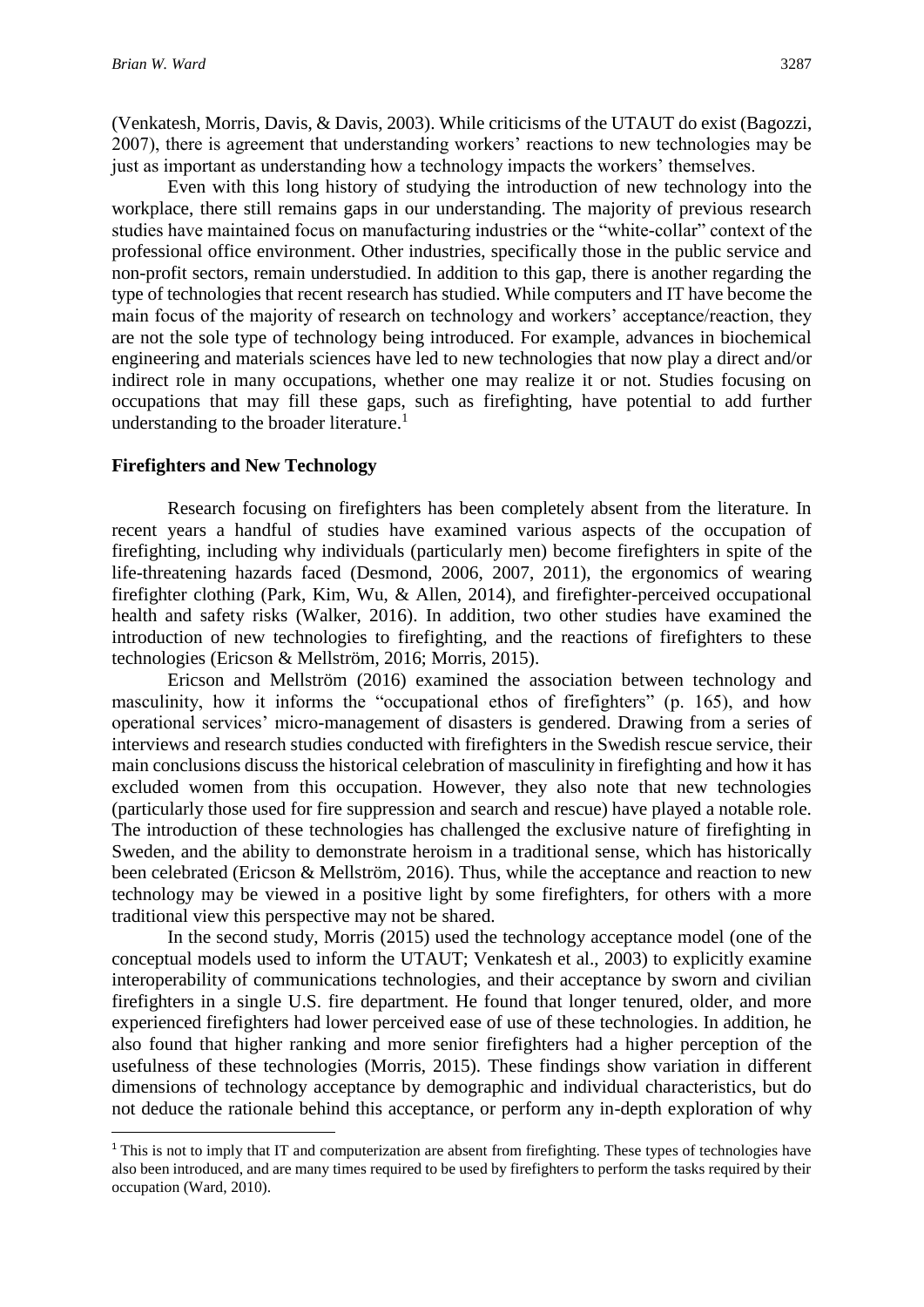these associations exist. While both studies have provided a first glance at reaction to new technologies in the fire service, there is still much more room for examination.

The two aforementioned studies focused specifically on the equipment used to actively fight fires and communicate while doing so. However, my study examines a component of the firefighters' clothing, or personal protective equipment (PPE). Over the past twenty years the PPE worn by firefighters has changed quite drastically; literally from head (a shift from metal to non-metal breakaway helmets) to toe (a shift from three-quarter rubber to composite material boots). Such innovations often have occurred after rigorous scientific testing, always with an ultimate goal of enhancing the safety of firefighters while they are engaged in combating fire. Yet even with the PPE's scientifically-supported increase in personal safety and injury prevention among firefighters, a pattern of resistance to some of these safety-driven technologies has emerged (e.g., not wearing certain portions of the PPE in compliance with standard operating guidelines). One particular article of clothing that has been a prevailing source of contention, and is the technology focused upon in my study, is the *firefighter's hood*.

While the negative reaction to the introduction and mandated use of the firefighter's hood is interesting in itself, it also serves as a prime example for the study of the adverse reaction to new safety equipment technology among emergency repose workers. Therefore, focusing on this technology, I sought to inform the broader question of why adverse reactions to the use of prevention-related technologies may exist among emergency response workers. Here I use thematic analysis (Boyzatis, 1998; Braun & Clarke, 2006) to draw from raw data and reach key themes and an overarching argument as to why this reaction occurs. Through this systematic, qualitative data analysis of semi-structured interviews conducted with professional (i.e., non-volunteer) firefighters at two independent U.S. fire departments, I show that such reactions may be better explained by understanding firefighter views on lifethreatening situations, and how the firefighter's hood affects the skills traditionally used to both prevent death and successfully perform complex firefighting tasks. In addition to informing the broader body of literature, it is also my hope that the data collection and analyses used are presented in a manner to provide insight into performing qualitative studies among firefighters and other emergency response workers.

#### **Background of the Firefighter's Hood**

**.** 

While understanding the empirical literature on the study of acceptance and reaction to new technology is important, I also feel it is important to provide a brief history and description of the firefighter's hood itself. In 1997 the National Fire Protection Agency (NFPA) issued an updated version of *NFPA 1971: Standard on Protective Ensembles for Structural Fire Fighting and Proximity Fire Fighting*, which serves as a guideline for clothing that is to be worn by firefighters while fighting structure fires.<sup>2</sup> Although clothing codes/standards for firefighters had previously existed, it was not until this updated standard that the NFPA declared firefighters should wear a protective hood underneath their helmet. Prior to this, firefighters wore only a helmet and facemask attached to a breathing apparatus that supplies oxygen to the firefighter. In combination with the remainder of the PPE, the helmet and facemask prevented the majority of the firefighters' skin in the face, head, and neck region from being exposed to flames and the resulting heated atmosphere. Yet even with this rather comprehensive clothing

<sup>&</sup>lt;sup>2</sup> The NFPA is a nonprofit organization that began in 1896. Its mission is to reduce the burden of fire on quality of life through consensus standards (or codes), research, training, and education (NFPA, 2010). Fire departments in the United States are not required to follow these NFPA standards; however, many departments across the United States do use them as guidelines. The NFPA 1971 is one of over 300 NFPA standards (NFPA, 2010). The number 1971 does not refer to a particular year, but rather an identification number for this specific standard assigned by the NFPA.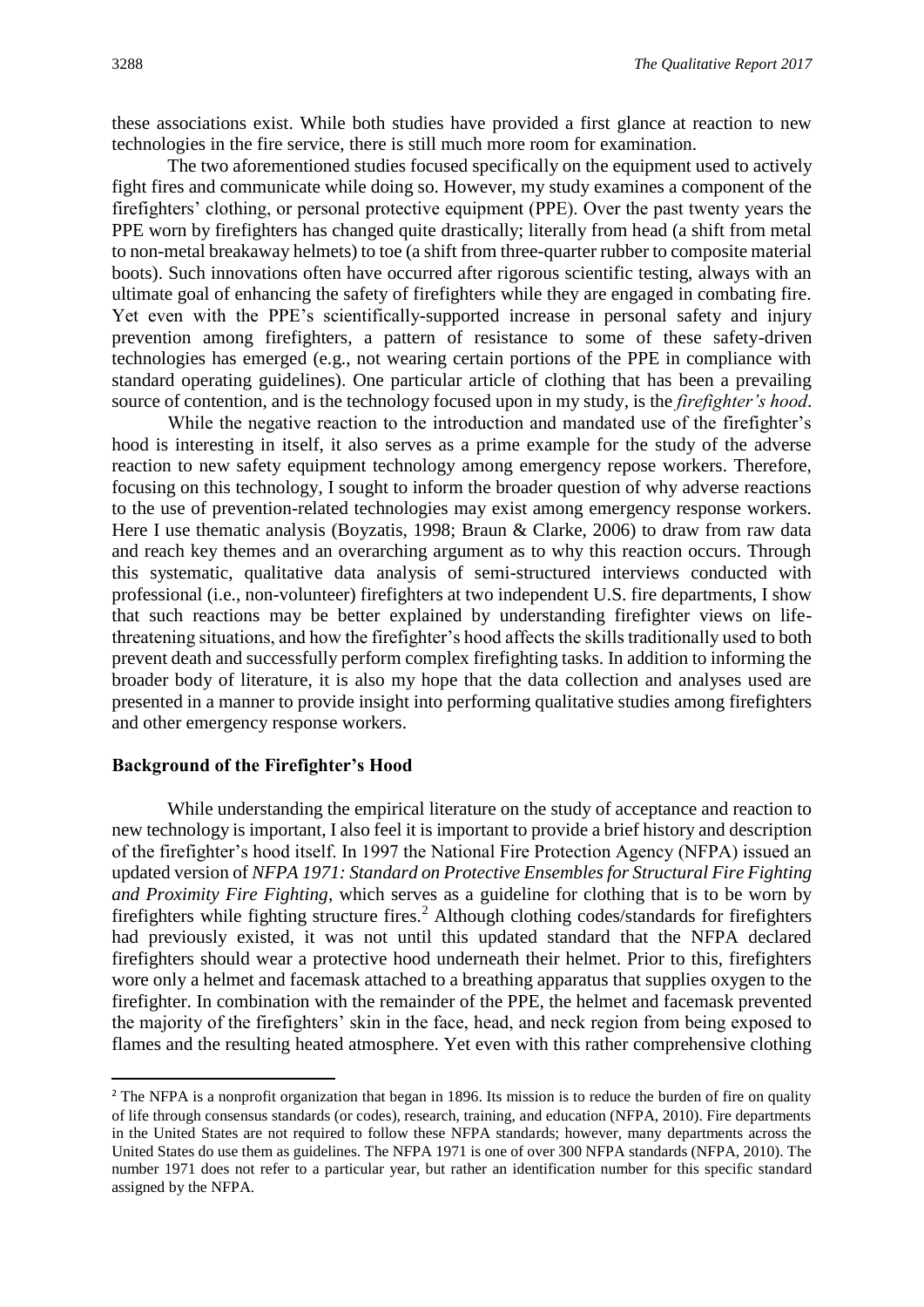**.** 

ensemble, firefighters were not fully encapsulated: skin area on their face, ears, and neck was still exposed. This changed with the introduction of the firefighter's hood. When worn in combination with the helmet, facemask, and remainder of the PPE, the hood allowed a firefighter's head, face, and neck region to now be completely covered. This left firefighters fully encapsulated in their PPE ensemble, which (when worn properly) leaves no areas of skin exposed to flame or heated environment.

The hood itself fits over and around the firefighter's head. Attached to the main portion of the hood is a bib that is able to be tucked into the firefighter's PPE coat. The main portion of the hood is then pulled up and over the firefighter's head, leaving an opening for the firefighter's face. A facemask is then worn over the exposed facial area, and the opening in the front of the hood is placed around this facemask to create a seal. A helmet is then worn by the firefighter over the top of the hood. The firefighter's hood itself is created using a flame resistant, synthetic cloth material referred to as Nomex. Often hoods may be constructed using double layers of Nomex material (Prezant, Malley, Barker, Guerth, & Kelly, 2001a) with the material being cut in such a way that minimal knitting is needed to construct the hood. The hood's construction allows water from either one's own perspiration or a fire hose to be released. The ability to release water/steam from the hood is an extremely important feature as water trapped inside can evaporate and cause a firefighter to suffer steam burns from within his/her PPE ensemble.

The call for a standard implementation of these hoods was done after testing conducted by the NFPA (1997) provided support that the firefighter's hood enhanced fireground safety and protected firefighters from burns to previously exposed areas on the head and neck. The findings of this testing have since been replicated by additional research that examined the protection provided by the hood to firefighters in New York City (Prezant et al., 2001a, 2001b). Through both laboratory and field testing, Prezant and colleagues found dramatic reductions in head burns among firefighters who wore a hood. Laboratory testing showed significant decreases in burns among the left and right ears, front and back of the neck, and total head burns. The field testing supported this finding and showed the use of hoods led to significant decreases in ear burns (60%), neck burns (54%), and total head burns (46%). As the NFPA's research did not test instances where the firefighter's hood was wet, Prezant et al. built upon previous research by accounting for this limitation. Their results indicated that the same protective effects of a dry hood were present when a firefighter was wearing a hood that was either damp or saturated with water (Prezant et al., 2001a, 2001b).

Thus, both laboratory and field testing have uniformly produced scientific evidence that shows when fighting fire, the proper use of the hood significantly increases protection from burns to a firefighter's head, ears, and neck. Yet even with such strong evidence, more than a decade and a half after the NFPA (1997) published its revised *1971* standard the firefighter's hood remains a point of contention among a number of firefighters who are mandated to wear it. This raises the question of why do firefighters continue to have negative views on the mandated use of the firefighter's hood? To answer this research question, I collected and empirically analyzed data from semi-structured interviews. Here I present the results of this analysis, and follow with a discussion of the implications these findings have for understanding why adverse reactions to the use of certain safety equipment technologies may exist.<sup>3</sup>

<sup>&</sup>lt;sup>3</sup> It is useful to provide some information on my background and position for insight as to how these may have shaped this current research (Malterud, 2001). This current study on the firefighter's hood resulted from my larger dissertation study conducted that examined changes in skill used to perform job tasks among professional firefighters, and how technology has (or has not) impacted this change (Ward, 2010). The occupation of firefighter was chosen for this larger study for two reasons. First, as most previous work has examined changes in skill in either manufacturing or "white-collar" occupations, a study of firefighters allowed for skill change to be examined in a different industry (i.e., public service). Second, I have always had a personal interest in the public service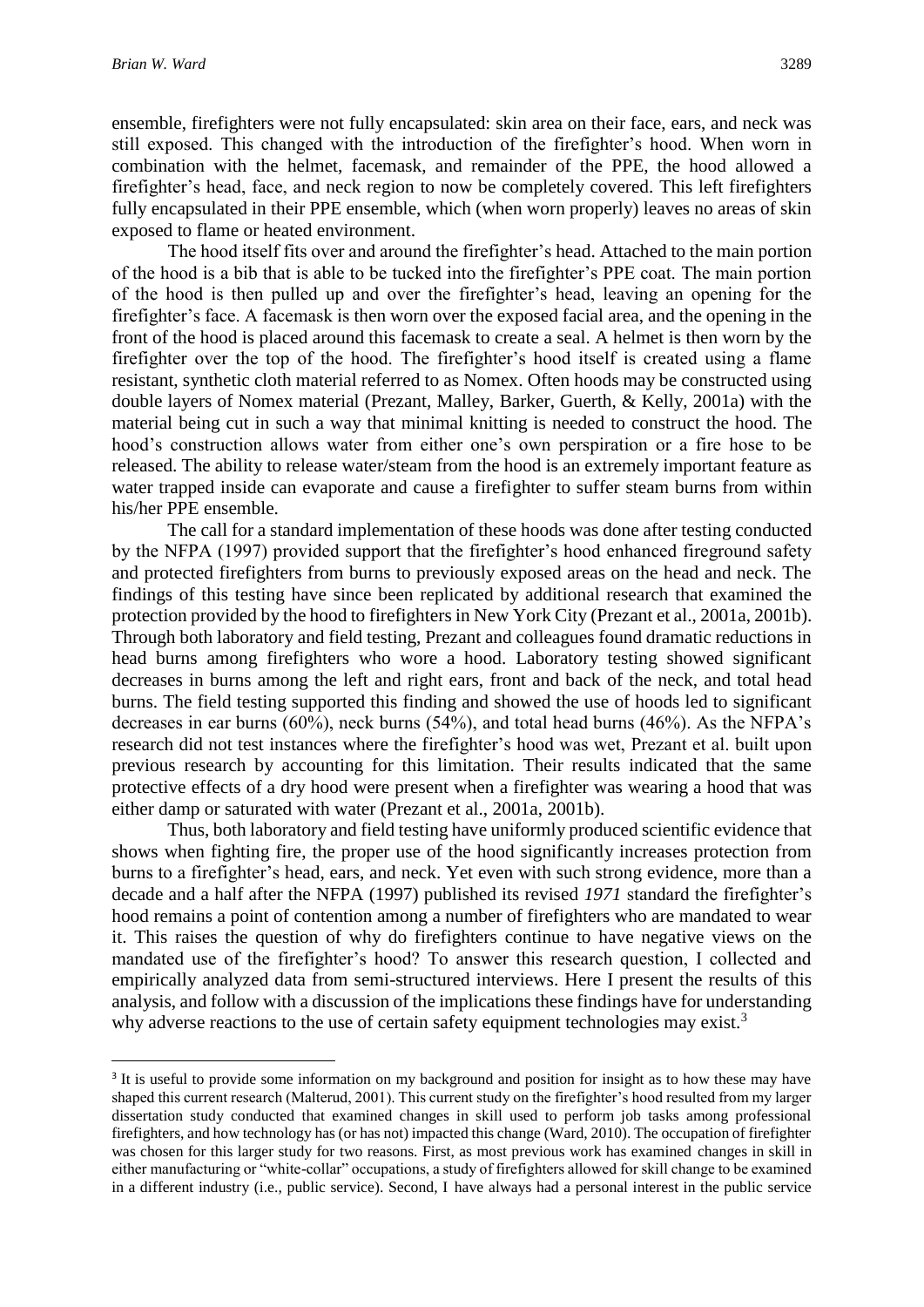$\overline{a}$ 

#### **Methods**

#### **Context and Sample**

The data I collected for this research included 42 semi-structured interviews of professional firefighters (Ward, 2010). The firefighters interviewed were employed at one of two independent fire departments located in the mid-Atlantic region of the United States: the Waterville City Fire Department (WCFD) or the River City Fire Department (RCFD).<sup>4</sup> I conducted interviews at these two departments as the RCFD was comprised of only professional firefighters, and the WCFD had only a limited number of volunteers, which allowed for adequate samples of professional firefighters to be drawn at each of these departments. The WCFD and RCFD were urban fire departments founded in their nonvolunteer form in 1895 and 1859, respectively. The WCFD served an area of roughly 37,000 residents and consisted of 17,000 housing units (approximately 7% of which were vacant; U.S. Census Bureau, 2009). On the other hand, the RCFD was responsible for over 631,000 city residents who resided in approximately 296,000 housing units. Compared to Waterville City (7%) and the national-level (12%), there was a much larger percentage (20%) of vacant units in River City (U.S. Census Bureau, 2009).

Although differences existed between Waterville City and River City, they both shared certain similarities with other historic cities throughout the United States. Waterville City initially served as a major railroad hub during the U.S. expansion, and grew to a modest size that has remained in the present day. Further development has occurred within the city's borders, but it has maintained its original downtown area. River City is a large urban area with a shipping port and was a major manufacturing city during the U.S. industrialization period. However, as with other U.S. cities that developed during this period, post-industrialization caused many employment opportunities within River City to move outside its borders subsequently increasing the overall poverty levels. More recently large pockets of gentrification have sprung up throughout River City creating a polarization of the socioeconomic status among its residents.

Both Waterville City and River City fire departments had different organizational structures. The WCFD was composed of six fire stations that housed a number of vehicles, or apparatuses: five fire engines (containing the pump, hoses, and water) and two fire trucks (containing ladders and tools for forcible entry). One of these stations also housed a utility vehicle that responded to emergency incidents. Working at these fire stations and on these WCFD apparatuses were approximately 80 professional firefighters and 20-25 active volunteer firefighters. The WCFD consisted of three shifts of firefighters, each shift working 24-hours followed by 48-hours of time off. During each shift, all fire engines and trucks were operated by at least two professional firefighters. All three shifts were overseen by the WCFD Fire Chief and Deputy Chief. Each of the three shifts had its own battalion chief and captain who directly managed and oversaw the day-to-day activities, including all firefighters currently serving on that shift. In addition to these firefighters and their commanding officers, the WCFD also had a handful of personnel who worked in administrative or fire prevention education positions.

The RCFD had 41 fire stations, 39 of which housed a total of 36 engines, 18 trucks, 24 emergency medical service (EMS) units, and a variety of specialty units including special/heavy rescue, hazardous materials, fire boats, aerial rescue, and mobile command units.

industry/sector, and as such have met or have relationships with a number of individuals who work in this industry/sector. Through these relationships, I had key contacts at the WCFD and RCFD that allowed me contact firefighters with whom I could conduct the needed interviews.

<sup>4</sup> Names of the fire departments and firefighters in this study were changed to maintain confidentiality.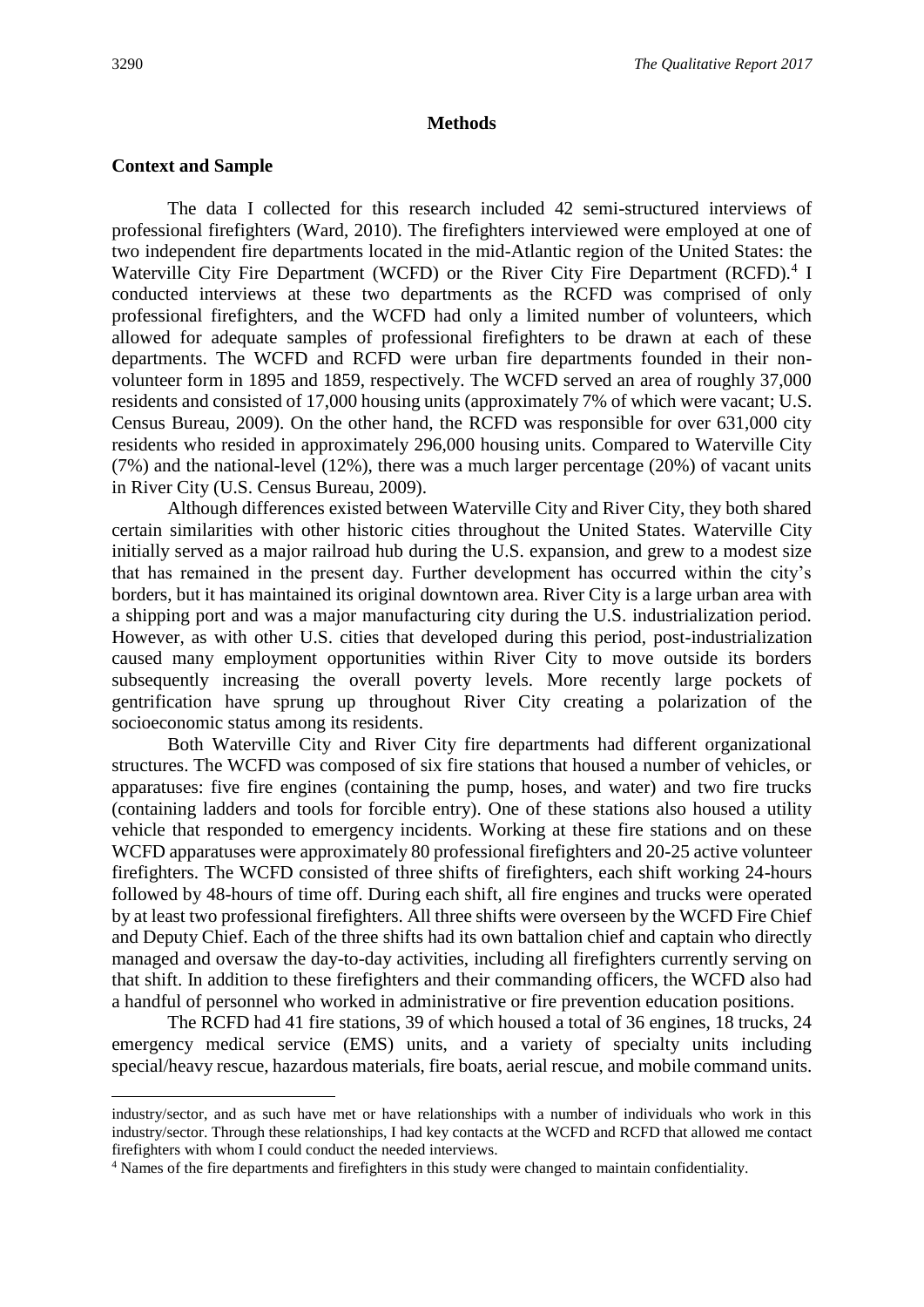The RCFD had approximately 1,700 professional firefighters and no active volunteers. The RCFD had four different shifts, and the firefighters in this department all worked an eight-day rotating schedule. This schedule consisted of two 10-hour days, followed by two 14-hour nights, and then four days off. The organizational structure was rather extensive in the RCFD. The Department was led by a Fire Chief who oversaw two assistant fire chiefs. One Assistant Chief managed the operations, including four shift commanders and the EMS Deputy Chief. The other Assistant Chief oversaw five different deputy chiefs, including chiefs for the training academy, community relations, information technology support, logistics, and other support services. For each shift, there were five battalion commanders each overseeing a different geographical region of River City. The various fire engines and trucks were dispersed throughout each battalion and (depending on the shift) were each headed by either a captain or lieutenant and stationed by three additional firefighters. Each EMS vehicle was operated by two firefighters, at least one trained as a paramedic. As with the WCFD, the RCFD also had a number of personnel who performed administrative and support staff roles.

My final sample for this study consisted of 20 firefighters from the WCFD and 22 firefighters from the RCFD. Of the 20 WCFD respondents, 18 were regular professional firefighters, one was a battalion chief, and one was the officer/director of fire prevention services. All 20 of these individuals were white males, and ranged in age from their early 20's to mid 50's. Out of the 22 respondents from the RCFD, 18 were regular professional firefighters (three were captains and three were lieutenants). The remaining four respondents included a deputy chief, two captains who served under the fire investigation branch, and one firefighter who retired from the RCFD just two months prior to being interviewed. Seventeen of these RCFD interviewees were white males, four were black males, and one was a black female. The age range of those interviewed at the RCFD was from the late 20's to the early 60's.

#### **Data Collection Procedures and Analysis**

Prior to data collection for this research, I secured approval from the University of Maryland's Institutional Review Board. I collected all data through semi-structured interviews. For this particular study, conducting interviews had a clear benefit over other methods. This technique allowed the interviewee the opportunity to provide a rich, detailed description of the use of safety equipment and other technologies within the fire department, his/her specific reactions to these technologies, and the reasoning behind these reactions. As the data I collected focused on technologies that were primarily used by firefighters during emergency situations, data collection through observations was not realistic. Prior to conducting these interviews, both the WCFD and RCFD fire chiefs each granted permission for these interviews to be conducted at the fire stations. Each interview was conducted at the specific WCFD or RCFD fire station at which the interviewee was currently stationed during his/her given shift. The reason behind conducting interviews at the interviewee's fire station during his/her shift was that it required less effort and time on the interviewee's part as they were already scheduled to be at a particular station on a particular day. In addition to easing the burden on interviewees, this also made it easier to use a snowball sampling technique to identify additional firefighters who may have been willing to participate in this study.

I conducted all interviews for this research between November 2008 and June 2009. Although data are approximately eight years old, they remain relevant the firefighter's hood continues to be worn as part of a firefighter's PPE. Through two different key contacts, data collection was able to be arranged. Prior to interviewing, I conducted site visits at both fire departments allowing me to introduce myself to a number of firefighters, spend time with them to informally discuss my research, observe some of the daily procedures that occurred at the fire stations, begin to coordinate with my key contacts as to how I should proceed with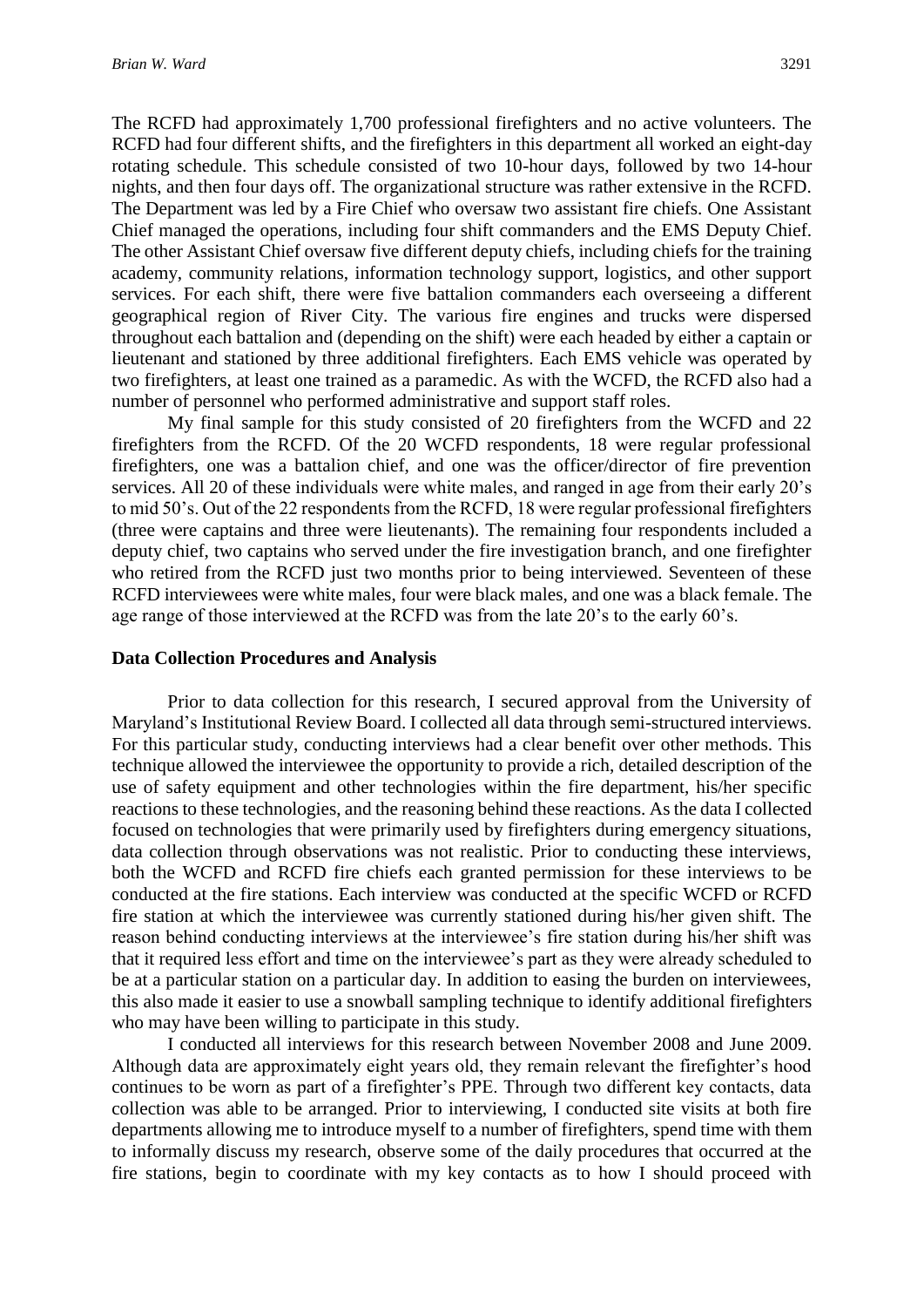conducting interviews, and ultimately build rapport with members of the two different departments.

Both the WCFD and RCFD interview samples were drawn in a similar manner using a combination of two different approaches. First, the key contacts helped organize initial interviews with firefighters from each department. After conducting these initial interviews, a snowball sampling method (see Handcock & Gile, 2011; Suri, 2011) was used where the interviewees were asked if they knew any other firefighters who may be willing to participate in an interview. If an interview was arranged using this method, this snowball sampling process was attempted to be continued with the next firefighter. During this process interviews at each department were also being arranged through the key contacts. In the end, the snowball sampling technique proved more effective for drawing a sample at the RCFD, while more interviews at the WCFD were arranged through the key informant. The different sizes of the two fire departments were the reason for this difference. Relative to the WCFD, the RCFD had a larger number of firefighters actively working, and a larger density of firefighters at any given fire station that more easily facilitated the snowball sampling technique.

The majority of firefighters were interviewed while on duty, where at any time an interview could be disrupted by an emergency call. These occurrences were not frequent; however, when they occurred the interviews were placed on hold while the firefighter responded to the call. In all instances except one these interviews were continued later. As the firefighters interviewed were all familiar with these emergency responses, these disruptions did not appear to have any apparent negative impacts on the interviews.

During the interviews I utilized a semi-structured questionnaire that not only provided flexibility during the aforementioned interruptions, but also allowed the firefighters freedom to discuss certain technologies in detailed manner. I developed the questionnaire based on a review of literature (i.e., general trade journals, manuals, written standards, and also specific written histories of the WCFD and RCFD), and observations from two site visits (one each to WCFD and RCFD). After these site visits, a few pre-testing interviews were conducted to further refine the instrument (Ward, 2010). A full copy of the questionnaire can be found elsewhere (Ward, 2010, Appendix A). The length of the interviews was variable, but the average duration of interviews was between 60-75 minutes.

Once completed, I transcribed each interview within one week (or less) of it being conducted (no other persons were used for any part of the transcriptions). After all 42 interviews had been transcribed, I analyzed the interview data using a general thematic analysis approach (Boyzatis, 1998; Braun & Clarke, 2006). To begin the data analysis, all interview transcripts were read to identify data that related to the research question: why do adverse reactions to prevention-related technologies – specifically the firefighter's hood – exist among emergency response workers? In this step of the analysis, open codes were assigned and used to identify specific categories. These categories were then organized into three larger themes: life-threatening situations, effects on skill, and perceived benefits. The next step of the analysis was axial coding, where each theme was developed and examined in relation to one another. Finally, through the process of selective coding, the theme of *perceived effects on skill* was identified as a core category that served as a connection between all three themes.

#### **Results**

#### **Life-Threatening Situations**

The first major theme uncovered was firefighters' concern over the hood's effect on negotiating the potentially life-threatening environment created by a structure fire. It was not the hood's relation to minor/moderate injuries or burns that were of concern to these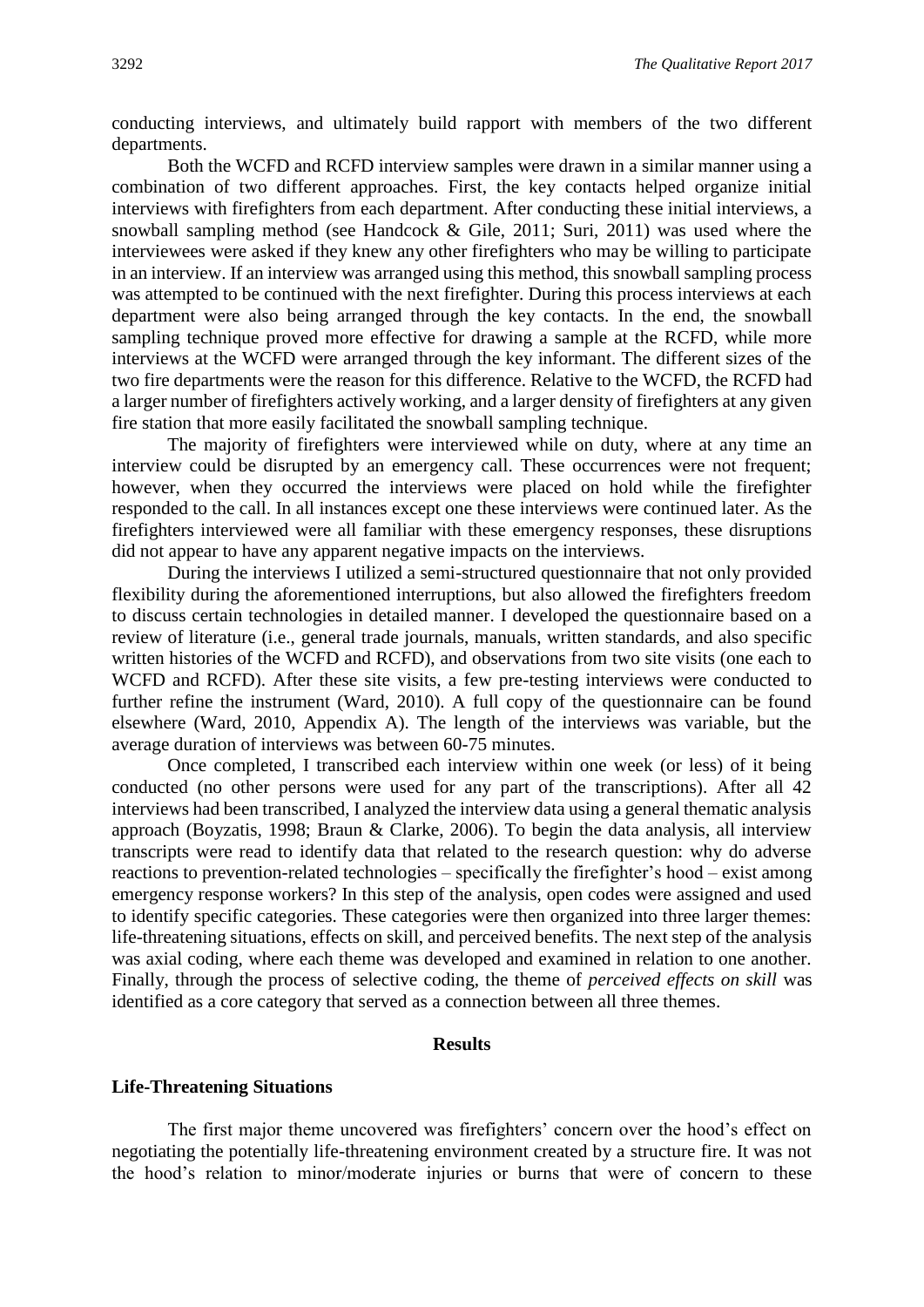interviewees, as the firefighters recognized that when they entered a building that was engulfed in flames, the occasional injury or burn does occur. Rather it was the hood's relation to potentially life-threatening injuries or burns that worried these firefighters. The firefighters interviewed uniformly agreed that the ability to detect if an environment was life-threatening must be learned, such that the firefighter can protect both himself/herself and his/her fellow firefighters.

When the need for this skill was discussed, the interviewees often related it with the mandated use of the firefighter's hood. In these instances, the hood – a piece of equipment that functions with a sole purpose of enhancing safety and preventing injury among firefighters – was viewed as potentially detrimental to one's ability to negotiate a burning structure and identify areas posing a high likelihood of major injury. A number of firefighters interviewed claimed that with the hood now covering the last remaining exposed areas of skin (i.e., face, neck, and ears), a firefighter was more prone to placing himself/herself in life-threatening situations than when not using the hood at all. As stated by Joshua, a firefighter at the WCFD:

You're better protected, but at the same time you're killing more firefighters because they're going deeper into the fire where maybe they shouldn't be because of those places [exposed skin] that weren't protected in the past. If you started feeling really hot and getting burnt, you knew it was time to get out.

This view is somewhat surprising given that previous scientific testing has found support for the hood's prevention of burns (Prezant et al., 2001a, 2001b). However, reflecting back to those studies, one can see their incompatibility with the findings of the present study. The focus of these past laboratory and field tests was on the effectiveness of the hood at preventing *burns*, not necessarily preventing *major injuries and death*. To further explore this claim by the firefighters interviewed, annual counts of both fireground deaths of firefighters (Fahy, LeBlanc, & Molis, 2009) and the occurrence of structure fires (Karter, 2009) in the United States can be used (both compiled by the NFPA). Using these data, rates can be created for the number of fireground deaths by the number of structure fires both preceding and following the year the NFPA recommended the use of the hood. If firefighters' accounts in the present study are valid, one would expect to find no decrease in the rate of firefighter fireground deaths after the NFPA standard was published.

In years following the implementation of the *NFPA 1971 Standard* there was an overall decrease in the fireground death rate (Table 1), it is rather small (a decrease of only 0.22 deaths per 100,000 structure fires). From 1986-2008 the death rate tends to fluctuate every few years, but the overall rate remains around seven deaths per 100,000 structure fires. In sum, these rates do not show a substantial decrease in fireground deaths since 1997 (when the NFPA implemented its *Standard*), and provide no strong evidence that refutes the concern over negotiating potentially life-threatening injuries that was raised by a number of the WCFD and RCFD firefighters interviewed.

**Table 1.** Firefighter Deaths at Fireground and Number of Structure Fires, United States 1986-2008

| Year(s)                 | <b>Fireground Deaths</b> a | <b>Structure Fires</b> b | Rate (per 100,000) |
|-------------------------|----------------------------|--------------------------|--------------------|
| <b>Individual Years</b> |                            |                          |                    |
| 1986                    | 48                         | 800,000                  | 6.00               |
| 1987                    | 54                         | 758,000                  | 7.12               |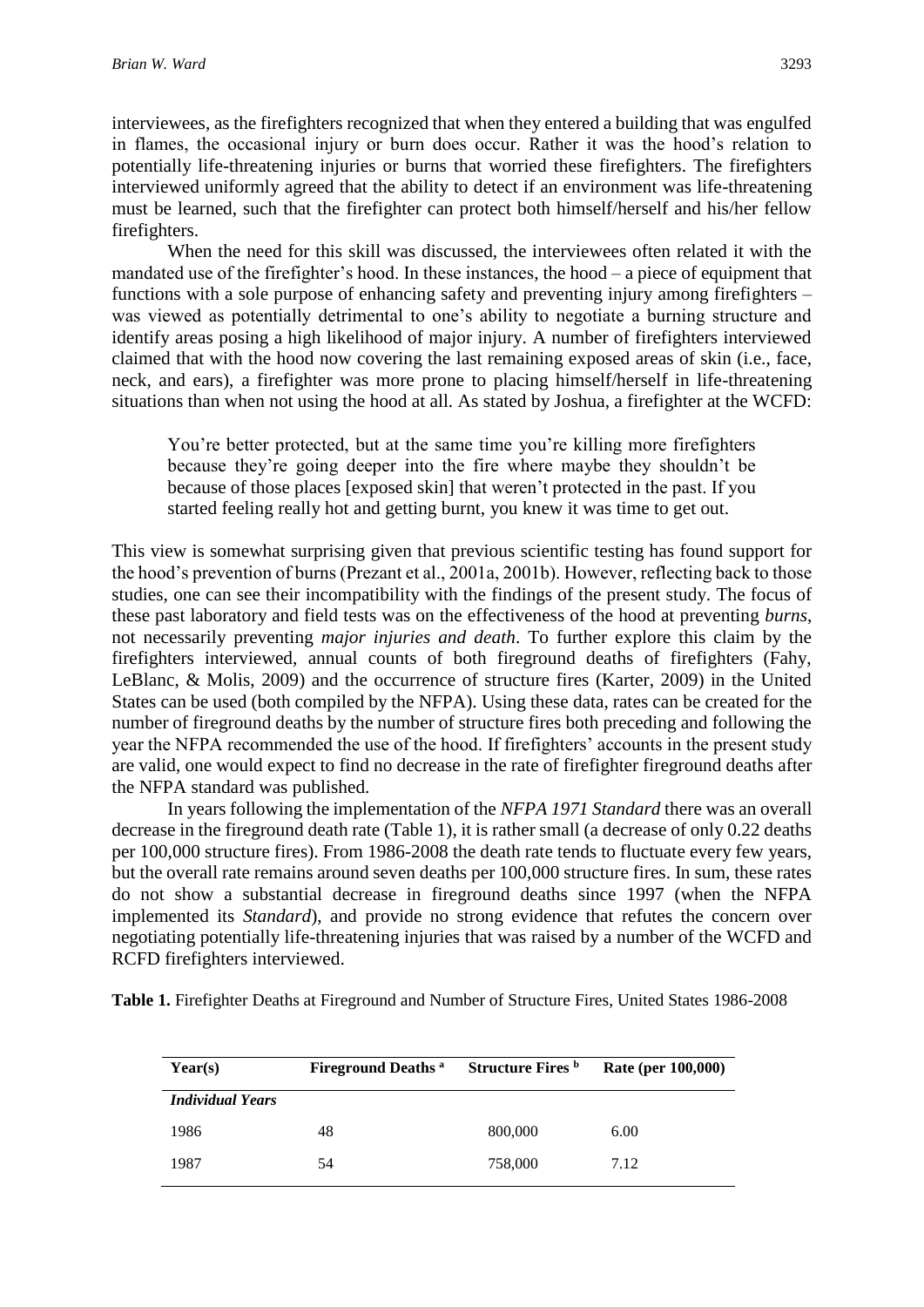| 1988                  | 65              | 745,000    | 8.72  |
|-----------------------|-----------------|------------|-------|
| 1989                  | 59              | 688,000    | 8.58  |
| 1990                  | 48              | 624,000    | 7.69  |
| 1991                  | 53              | 640,500    | 8.27  |
| 1992                  | 38              | 637,500    | 5.96  |
| 1993                  | 34              | 621,500    | 5.47  |
| 1994                  | 61              | 614,000    | 9.93  |
| 1995                  | 42              | 573,500    | 7.32  |
| 1996                  | 32              | 578,500    | 5.53  |
| 1997 <sup>c</sup>     | 41              | 552,000    | 7.43  |
| 1998                  | 40              | 517,500    | 7.73  |
| 1999                  | 56              | 523,000    | 10.71 |
| 2000                  | 39              | 505,500    | 7.72  |
| 2001                  | 38 <sup>d</sup> | 521,500    | 7.29  |
| 2002                  | 46              | 519,000    | 8.86  |
| 2003                  | 29              | 519,500    | 5.58  |
| 2004                  | 30              | 526,000    | 5.70  |
| 2005                  | 25              | 511,000    | 4.89  |
| 2006                  | 38              | 524,000    | 7.25  |
| 2007                  | 36              | 530,500    | 6.79  |
| 2008                  | 29              | 515,000    | 5.63  |
|                       |                 |            |       |
| <b>Combined Years</b> |                 |            |       |
| 1986-1996             | 534             | 7,280,500  | 7.33  |
| 1998-2008             | 406             | 5,712,000  | 7.11  |
| Total (1986-2008)     | 981             | 13,545,000 | 7.24  |

<sup>a</sup> Data source: Fahy et al. (2009).

<sup>b</sup> Data source: Karter (2009).

<sup>c</sup> Year that the NFPA (1997) published the *NFPA 1971 Standard*.

<sup>d</sup> To maintain consistency with NFPA data reporting, this number does not include the 340 fireground deaths that occurred at the World Trade Center during the 9/11 terrorist attacks.

#### **Effects on Skill**

The second theme discovered in the analysis provided an underlying explanation as to exactly *why* the hood, and not external factors or other components of the PPE, was targeted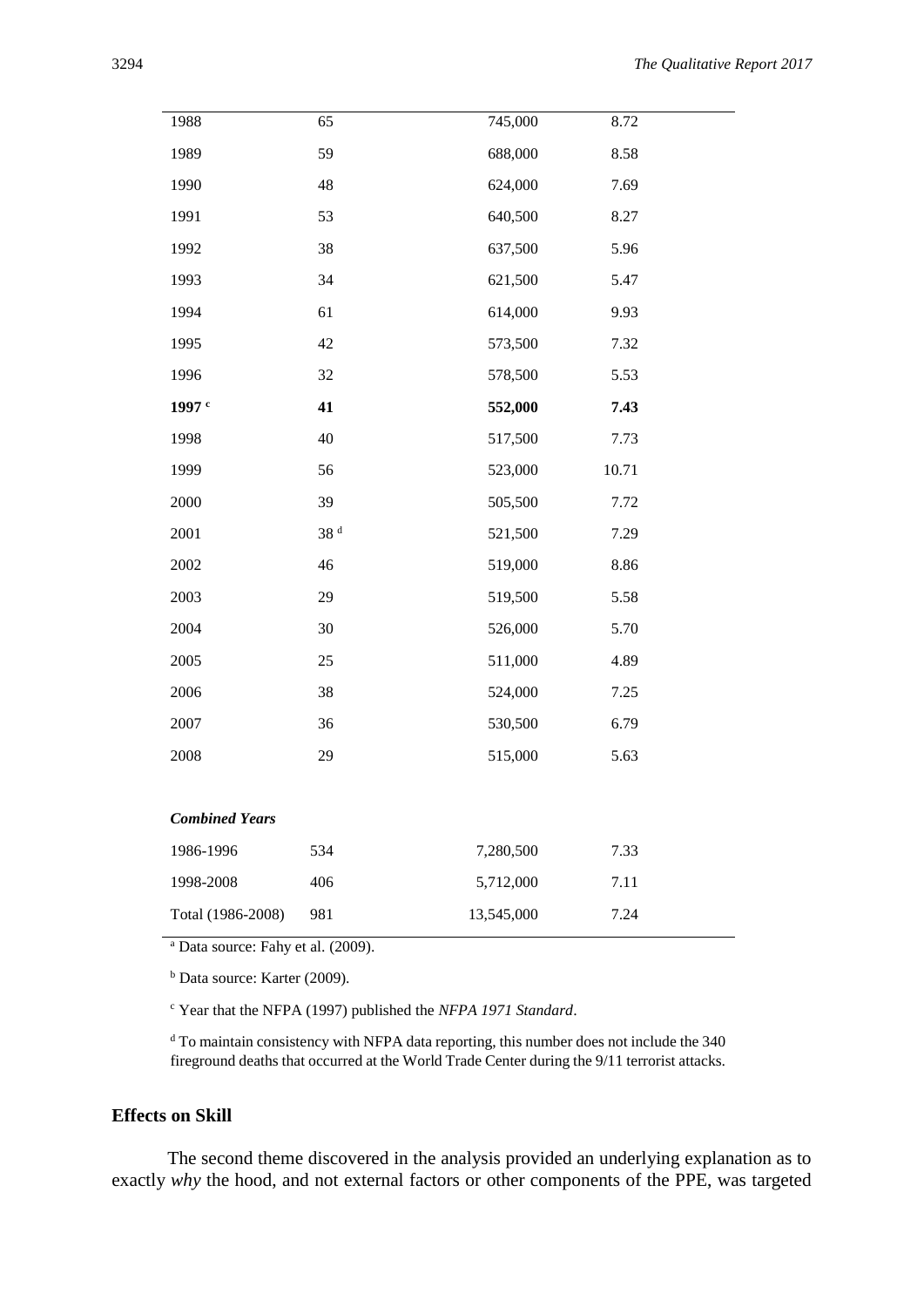as the culprit in allowing these situations to occur. Ultimately the firefighters' contention was not directed at this safety equipment technology itself, but instead at how the hood removed certain skills that the firefighters used on a regular basis to perform the tasks required by their occupation.

More specifically, the interviewed firefighters discussed that the exposed skin areas now covered by the hood had traditionally played a critical role in the determination of whether or not an environment was too dangerous to enter or remain in while fighting a fire. André, a firefighter in the RCFD, summed this by stating:

One thing I've noticed though since we're more encapsulated with all the turnout gear [PPE], I'm finding we're going further in these buildings and sometimes getting in spots that we shouldn't be in. Years ago, you would use your ears. When your ears start burning it was time to back up. But now since your ears are covered I think we're going in a little further than we should… So yeah, it's good if somebody is trapped, we need to make a rescue, it's good to have all this on but other times I think we're going in a little too far sometimes... And now especially with the new generation of firefighter we don't have a lot of experience, so they're not seeing things and, you know, we're pretty fortunate so far, nobody really getting seriously hurt, but, uh, I think the new equipment's kind of made things a little more dangerous really. I kind of used to like use my ears and say, "Hey, it's getting hot in here. Let's back up and regroup."

As André discussed, using one's ears in a certain manner was a skill held by firefighters that helped prevent them from entering life-threatening situations. The heat experienced on one's ears would signify when the physical environment was unbearable, in essence placing a biological limit on the firefighter's body as to what heated environments s/he could withstand. The feeling of heat to the ear would allow the individual to initiate a mental process that informed a decision regarding one's own personal safety. In fact, during a full-fledged fire where a building was fully involved, this sense of touch to the ear may have been one of the only senses readily available to firefighters. Sight may often be hindered by the presence of smoke. The breathing apparatus worn by firefighters to supply oxygen helped camouflage smell and taste, and using sound to gauge the level of danger present may be difficult, especially in the midst of a large fire with numerous tasks being performed by various firefighters. Thus, with the potential for these four senses to be compromised, the ability to feel heat via one's ear may be the only sense readily available to firefighters. Using this sense was seen by a number of firefighters as a true occupational skill that was valuable in preventing both themselves and others from entering and remaining in potentially life-threatening situations.

The identification of heat levels via exposed skin initially may be thought of more as a biological reaction than skill, as it is an individual's human nature to shy away from exposure to extreme heat. In fact, acknowledgement of this initial reactionary response did arise in the interviews. Peter from the RCFD stated it best by claiming that it is simply "unnatural" to purposely move closer and closer to the source of a fire and into an increasingly dangerous environment. However, firefighters needed to learn and understand how to negotiate this reaction so that they can differentiate between identifying when an environment was unnatural, and when it was unnatural *and* potentially life-threatening. This skill, until the mandated use of the firefighter's hood was learned and used by sensing heat on the exposed skin of one's ears. When this skin was exposed firefighters could internally negotiate the benefits of pushing forward to extinguish a fire or perform a rescue in a specific environment relative to the risk of major injury or death posed by this same environment.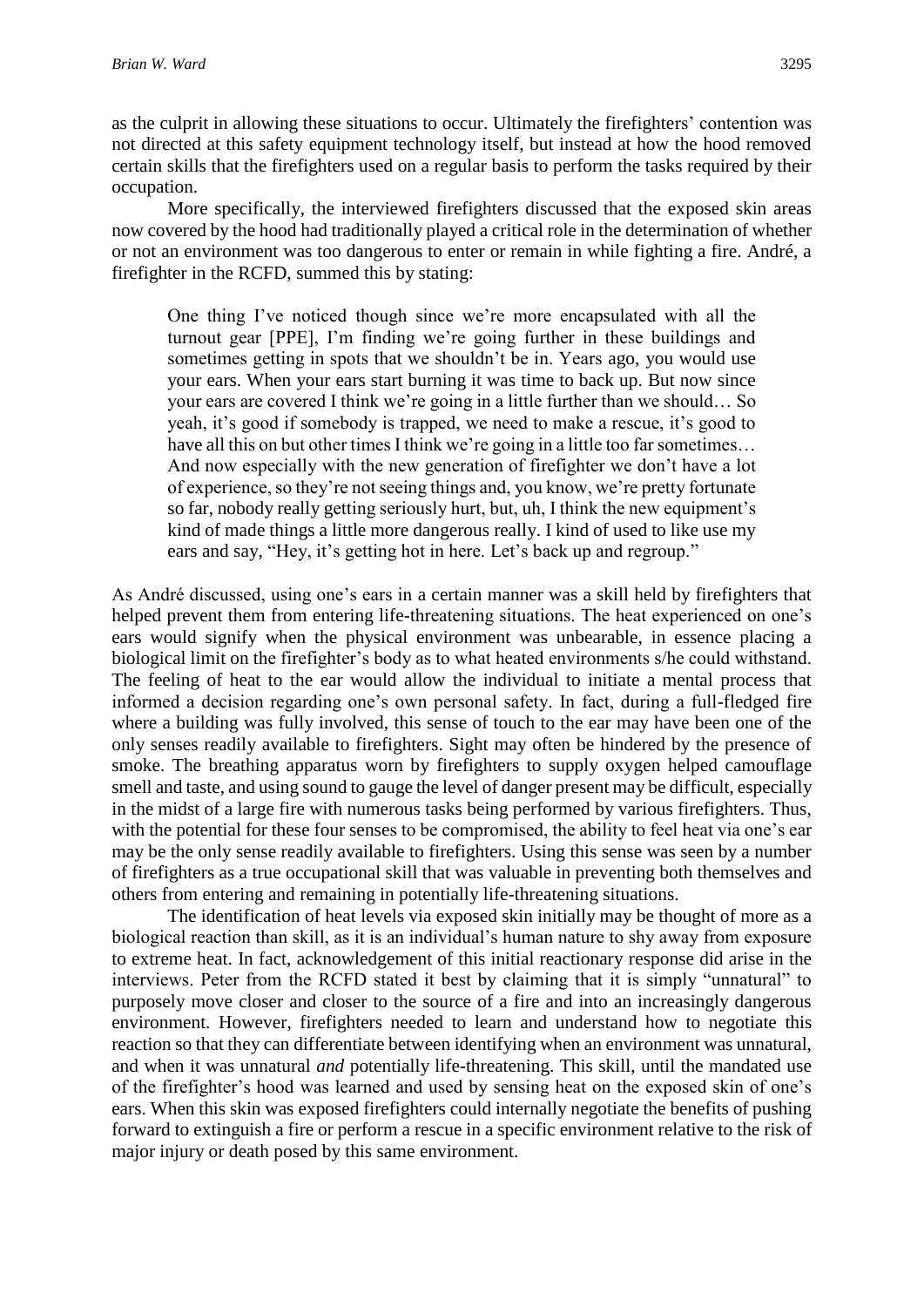Although recognizing heated environments using exposed skin may not appear difficult, the mental and physical processes involved were actually rather complex. A strong understanding had to be developed of one's biological limits, the dangers of the changing environment surrounding oneself, and the relation of these to one another. As Carlson from the RCFD stated:

Back when I first came in you always left your ears exposed so when you crawled down the hall, you know, depending on how hot it was, your ears were always telling you… If the place wasn't being ventilated properly, you knew it because; of course you get close to the ground where it was a little cooler and as soon as you pick your head up, you could tell how hot it was. And when your ears start tingling you know that the truck company is not ventilating the place, so back up a little bit. Right now you're so well protected that you feel nothing. We've had people, their helmets, they just absolutely melt. And they can stay there because they're so well protected – which is bad… You know [Laughs], it's good that you're protected that well, but it's bad because now you're in an environment where if something happens to your mask, you're dead.

With the mandated use of the hood at both the WCFD and RCFD, and the subsequent covering of one's exposed ears, detecting a super-heated, life-threatening environment could no longer be performed in the traditional manner. This took a certain level of autonomy and control away from the firefighter and left him/her in the undesirable position of being reliant on the technology itself to remain in an environment, without always be certain if that environment was life-threatening.

With this loss of autonomy in identifying life-threatening situations, it may be difficult for the firefighters to maintain these skills (see Attewall, 1990). In fact, the hesitancy and resistance to the use of the firefighter's hood among firefighters shows the recognition of this loss of autonomy/control. As discussed in an interview by RFCD firefighter Chad:

But the thing is, when you have a chief outside, or any officer telling you to go somewhere, when your ears are telling you you can't go there 'cause it's too damn hot, the environment will not allow it. Wearing that hood takes that power away from the guy on that pipe [fire hose]*.* Or that man looking for; doing search and rescue.

It is true there are other methods of making the types of decisions Chad describes (e.g., interpreting the type of smoke being produced by the fire); however, it was not the dominant manner in which firefighters traditionally exerted control over the situation and maintained a connection to the environment. This loss of control was an extremely important concern for firefighters, and appeared to be a primary culprit of the adverse reaction that firefighters had towards the mandated use of the hood.

In response to this loss, a few firefighters interviewed described actions they took in response to the mandated use of the hood. A firefighter named Ryan at the WCFD described his solution to the hood's negation of this autonomy:

The thing that I've done and take a beating over is I won't wear my hood the whole way. I'll keep an ear open. And the reason being is because I don't feel the heat in my gear. And it's gotten people into trouble as well. They go in too deep, they don't feel anything, they feel okay, and then it's like "Oh! Whoa,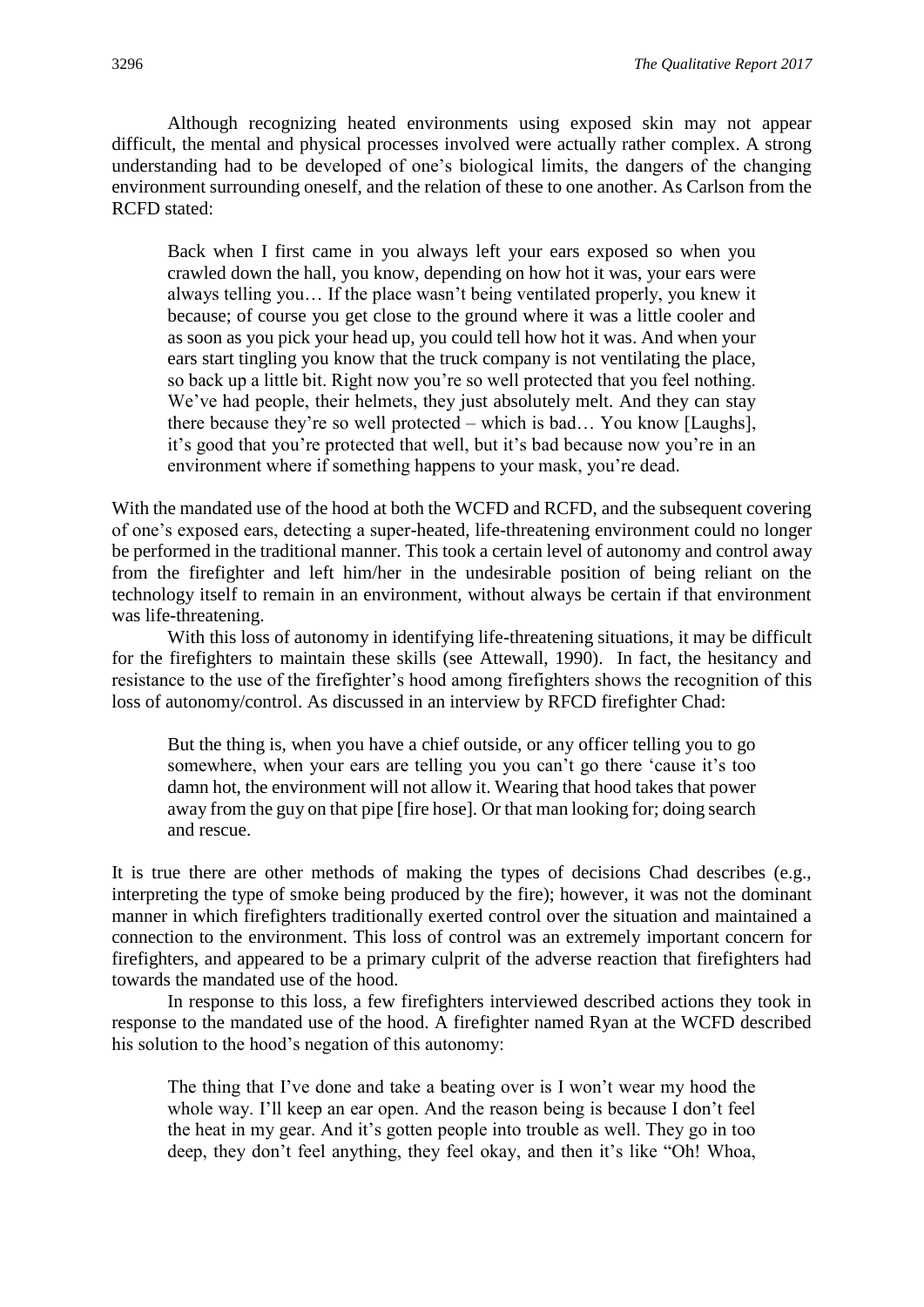**.** 

#### whoa, whoa – hold on!" You know, and by the time they feel it, it's way too bad.

This example shows that Ryan (and a few of the other firefighters) still wore the hood, but made alterations in how it (or other components of the PPE ensemble) were worn. Although the mandate may include procedures on how the hood is to be worn, Ryan shows that firefighters may not be following this mandate verbatim (for another example of such behavior, see findings by Weinschenk, Ezekoye, & Nicks, 2008). This action was in no way taken with a goal of resisting authority, but instead was used as a mechanism to retain control of the skill involved with negotiating if a particular environment is life-threatening. Such alterations of one's PPE ensemble allowed for the ability to still use the sense of touch to assess an environment while not completely disregarding the mandated use of the hood.

The amount of control maintained in identifying and negotiating potentially lifethreatening environments was not the only reason for holding adverse reactions to the firefighter's hood. Many firefighters interviewed also saw this safety equipment affecting the complexity involved the process of successfully performing search/rescue or fire suppression, a task requiring the integration of numerous mental and manipulative tasks. To perform this skill the firefighters must first proceed (sometimes blindly) through a smoke-filled environment towards a fire that may be potentially unseen due to a combination of smoke and the interior design/layout of the structure. Next, a systematic method must be used such that firefighters are familiar with their environment in case the incident of a backdraft or flashover<sup>5</sup> arises and a rapid exit is needed. As there is often a number of firefighters each performing a specific task (e.g., search and rescue for victims, spraying water using a hose, ventilation of the building, etc.), open communication must be maintained throughout this entire process. During each of these steps, the firefighters must each have sufficient physical strength to wear the PPE (including an air supply canister), and use some specific tool (e.g., axe, fire hose, etc.) to complete physically challenging tasks, such as spraying water onto the fire with a hose or forcing entry into a blocked portion of the structure. Throughout this entire process, an ongoing negotiation of whether the danger present in the environment has breached one's biological limitations and become life-threatening must also simultaneously occur.

Clearly the elements involved in performing this skill are rather high. A few WCFD and RCFD firefighters I interviewed even jokingly stated that the effort and skill a firefighter exerts while going through this process a single time is more than many persons exert at their job throughout an entire week's worth of work. During the interviews, two types of instances were given where the use of the hood was also viewed by a number of firefighters as disrupting the complexity involved in this process. The first involved disruption in the actual process of finding a fire. Prior entering a life-threatening environment, a firefighter had to physically arrive at the location. In certain situations, particularly when a fire had not yet developed to a large magnitude, the touch of heat to exposed skin was vital in navigating oneself to the area of a structure containing the fire. As stated by Tim from the RCFD:

<sup>5</sup> Backdrafts and flashovers were both extremely dangerous situations that would have detrimental consequences for firefighters caught in their wake. A backdraft is an instance where a fire burning in an airtight room depletes all the oxygen in that room. The heat and fuel still remain in this room, and the instance that the room's airtight seal is broken and oxygen is introduced back into that environment, an explosive flame results. A flashover is an instance when a room may have oxygen and a small fire burning, but lacks the heat required to reach an ignition temperature. In this instance, heat can continually build from the small fire in the room, or elsewhere in a structure via gases produced by the fire. This process increases heat throughout the entire room until the room reaches a certain ignition temperature. The result is an instantaneous flame that engulfs the room and its contents.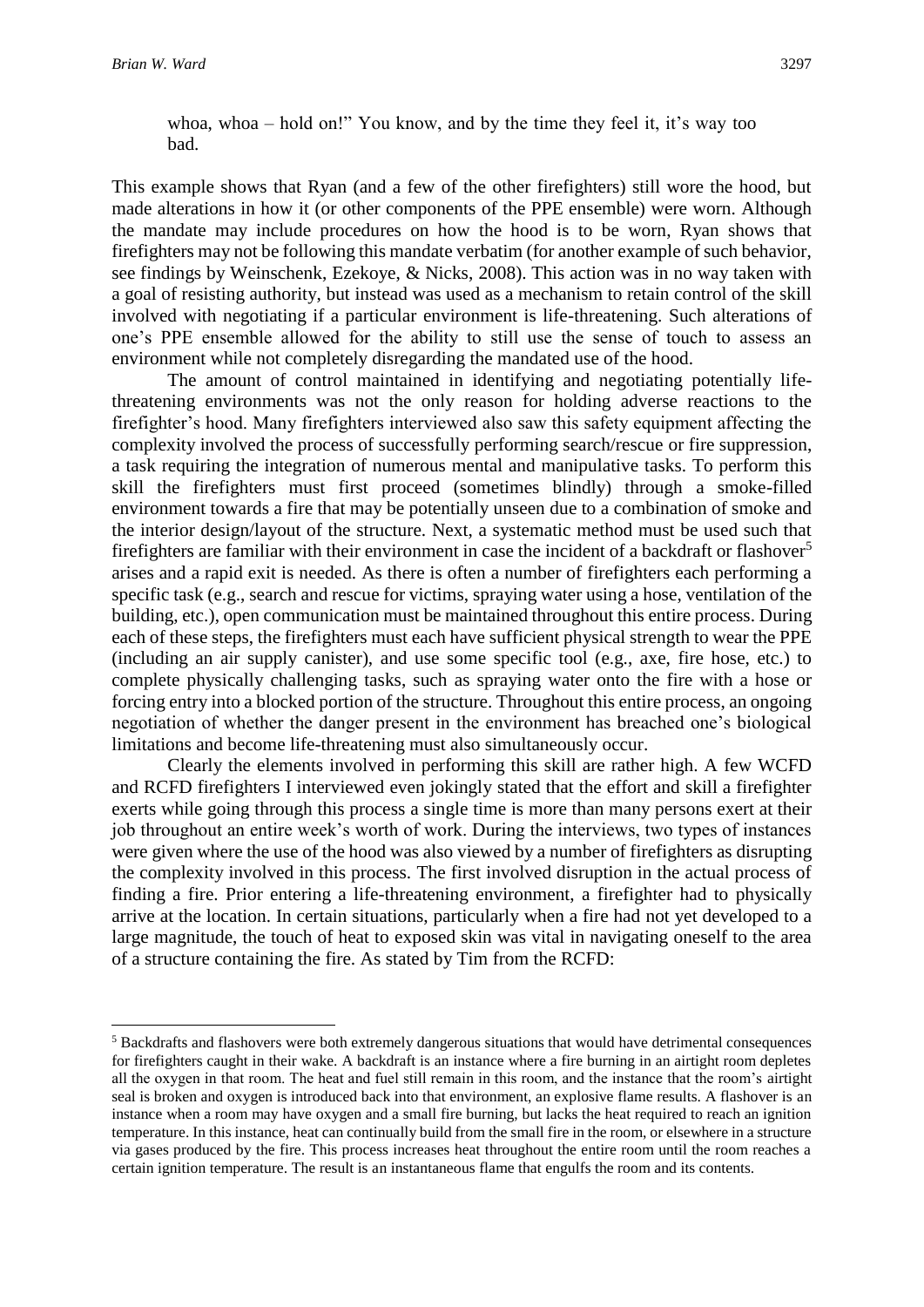When you're in there, and trying (sic) a lot of these buildings, they're long. They're deep. When you're going in there and even some of these big frames that are like that. It's, it's almost impossible to know what direction that fire's in. When I came in, your ears told you that. So if I walk through the door and I'm feeling the heat on this side, I'm going to start crawling that way. And then I might feel the heat on this side and I might start crawling that way. And that's how you work that way.

As Tim mentions, before a firefighter could even worry about the potential for danger at a location, s/he first needed the ability to arrive at the location. The use of one's exposed ears would help facilitate finding the fire itself through feeling and mentally processing heat exposure to one's body, then physically moving in that direction. However, as the firefighter's hood covered the last portion of skin exposed to the environment, this traditional process of locating fire was disrupted.

A second instance where the complexity needed was hindered by the firefighter's hood was in the ability to mentally process if and when an environment became too dangerous, and when a firefighter should pull himself/herself out. An example of this was provided by a RCFD firefighter named Marvin:

When I came in your ears were burning (sic), your body will not allow you to keep going, number one. Number two, you'll be pushed to the ground. If you haven't found it [the fire] by then, it's time to go. The only time that you might push past that, and you're not going to get very far, is if you know there's somebody in there. And you're trying to get to them. That's a whole different ballgame, because adrenaline is taking over. But when that isn't a factor, and this; you're basically in a shithole that doesn't mean anything to anybody, it's not worth it. But you cannot make that decision when you have that hood on.

Comprehending one's biological limits plays an important role in understanding how long a firefighter knows s/he can sustain himself/herself in a particular environment. Yet other factors add to the complexity involved. For example, firefighters must also mentally process if the possibility of a trapped victim exists, and when the ability to perform this rescue is possible (even if one's body is telling him/her otherwise). All of these mental aspects were enabled by the exposure of one's ears to the environment; now to some extent hindered by the use of the hood. Thus, it becomes clear that the removal of the autonomy used to negotiate the environment created by a fire is not a complete explanation of why certain firefighters hold a negative view of the hood, but that to fully understand this adverse reaction the complexity involved when searching for victims and suppressing the fire itself must also be considered.

#### **Perceived Benefits**

A number of firefighters interviewed had an adverse reaction to the mandated use of the hood due to its effects on the autonomy and complexity involved in performing search/rescue and fire suppression while negotiating the potentially life-threatening environment created by a fire. However, it is important to note that not all views of this safety clothing were negative. A third theme found through the data analysis showed that there were also perceived benefits of using the firefighter's hood, specifically through intervention (*not* prevention) of a life-threatening situation. This was not a dominant view held by firefighters, but it was still a prevalent theme that appeared in the analysis.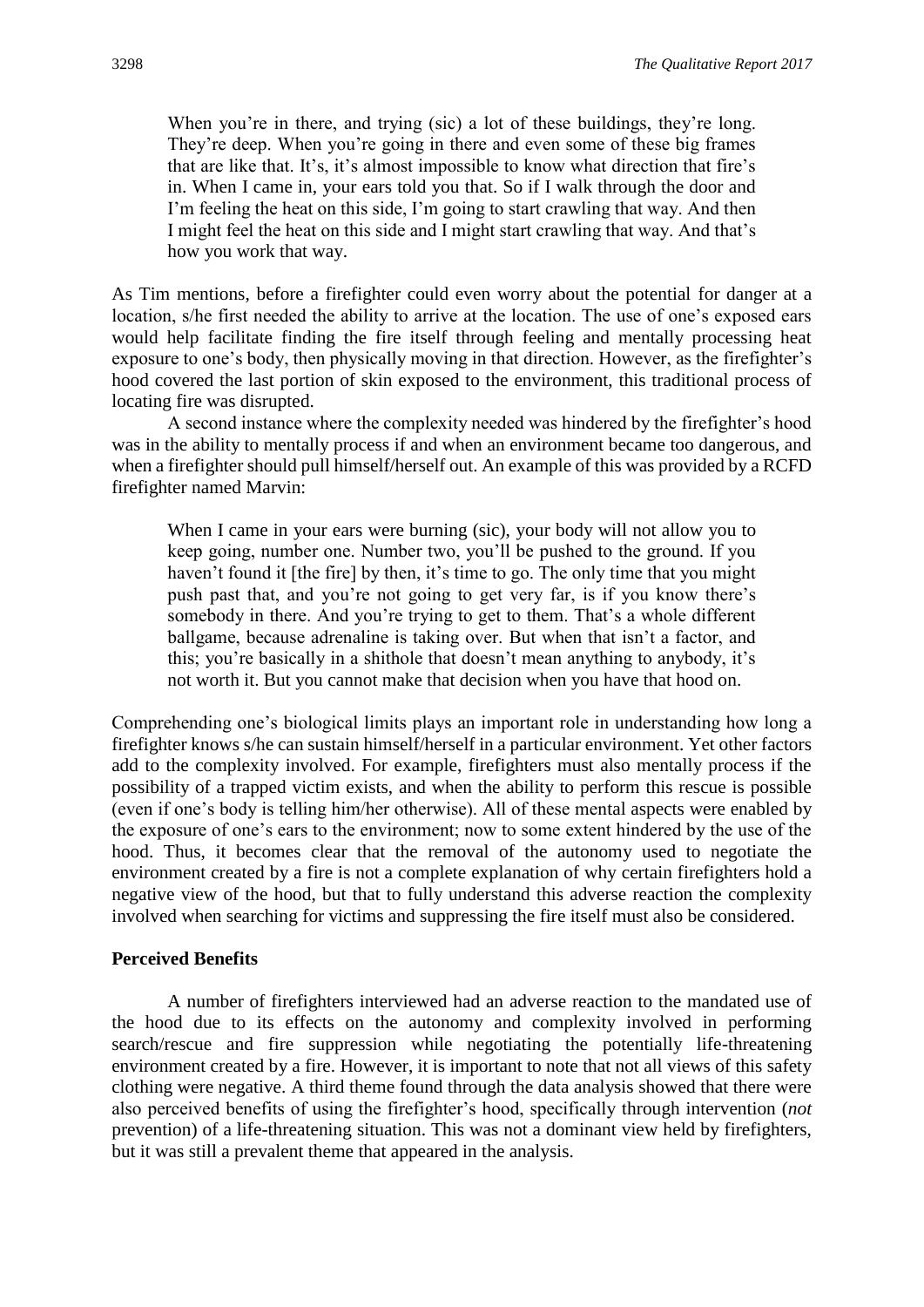This recognition was made explicit by a handful of firefighters I interviewed, many (but not all) of whom were less experienced and had not begun their firefighting career until after 1997 when the *NFPA Standard* was updated. As Donovan, a RCFD firefighter, saw it:

But, you know, the older school mentality was you know, if you got in there and the thing started to heat up too much you could feel it. Now you can't really feel it when you wear that hood. It's almost like you don't feel it until it's really biting you and then it's almost like, "Uh oh." You know, you got to get out. But on the other hand, if it did flashover you'd have a better chance of survival if you had it on compared if you didn't have it on.

While the firefighters' adverse reactions to the hood were in regards to the levels of control and complexity that were lost over the *prevention* of a potentially deadly situation, some firefighters interviewed did recognize the hood offered protection during the *intervention* of a backdraft, flashover, or other life-threatening situation. Although the hood removed the initial skill involved in this situation, in the instance that a firefighter's situation took a turn for the worse this technology was seen as helpful. Firefighters were now fully encapsulated with the hood, and during the instance that a flashover or backdraft occurred, the firefighter's hood provided extra protection that increased the time a firefighter had to exit that particular environment. Independent of the decision-making and mental/physical processes used to enter or remain in such an environment, firefighters did recognize that the hood (and other PPE components) increased their safety if they were already located within a life-threatening environment. During these situations the need for the initial decision-making and complexity had passed, and the firefighter's hood was viewed in a positive light as it provided increased protection from the environment, and ultimately a greater chance of survival.

#### **Discussion**

#### **Conclusions**

Through a study of firefighter's hood, I sought to inform the broader question of why adverse reactions to the use of prevention-related technologies exist among emergency response workers. Through a systematic, qualitative data analysis of semi-structured interviews conducted with professional firefighters, I identified three themes. The first theme was that firefighters saw the hood as having an adverse effect on their ability to recognize and negotiate whether an environment was life-threatening. The use of this safety equipment covered the last remaining area of exposed skin on their bodies, which traditionally was used to identify the danger in a given environment. Analysis revealed that the firefighters' concerns of danger were not with minor/moderate burns, but rather with situations that had potential to be lifethreatening. They perceived use of the hood as increasing the risk of them entering into an environment that had potentially life-threatening consequences.

The second theme unearthed through the analysis was that firefighters saw the hood as impacting the skills needed not only to perform the tasks required by their occupation, but also those needed to identify dangerous environments. Firefighters perceived the hood to remove both their autonomy is such a situation, and hinder the complex mental/physical processes needed to perform their duties. By covering the remaining portion of exposed skin on their bodies, their ability to control the decision-making process of whether they should remain in the environment was perceived as being removed. At the same time, firefighter's hood was also perceived as hindering the complex processes that were used to deduce where a fire was located, and continually negotiate if the environment containing this fire exceeded biological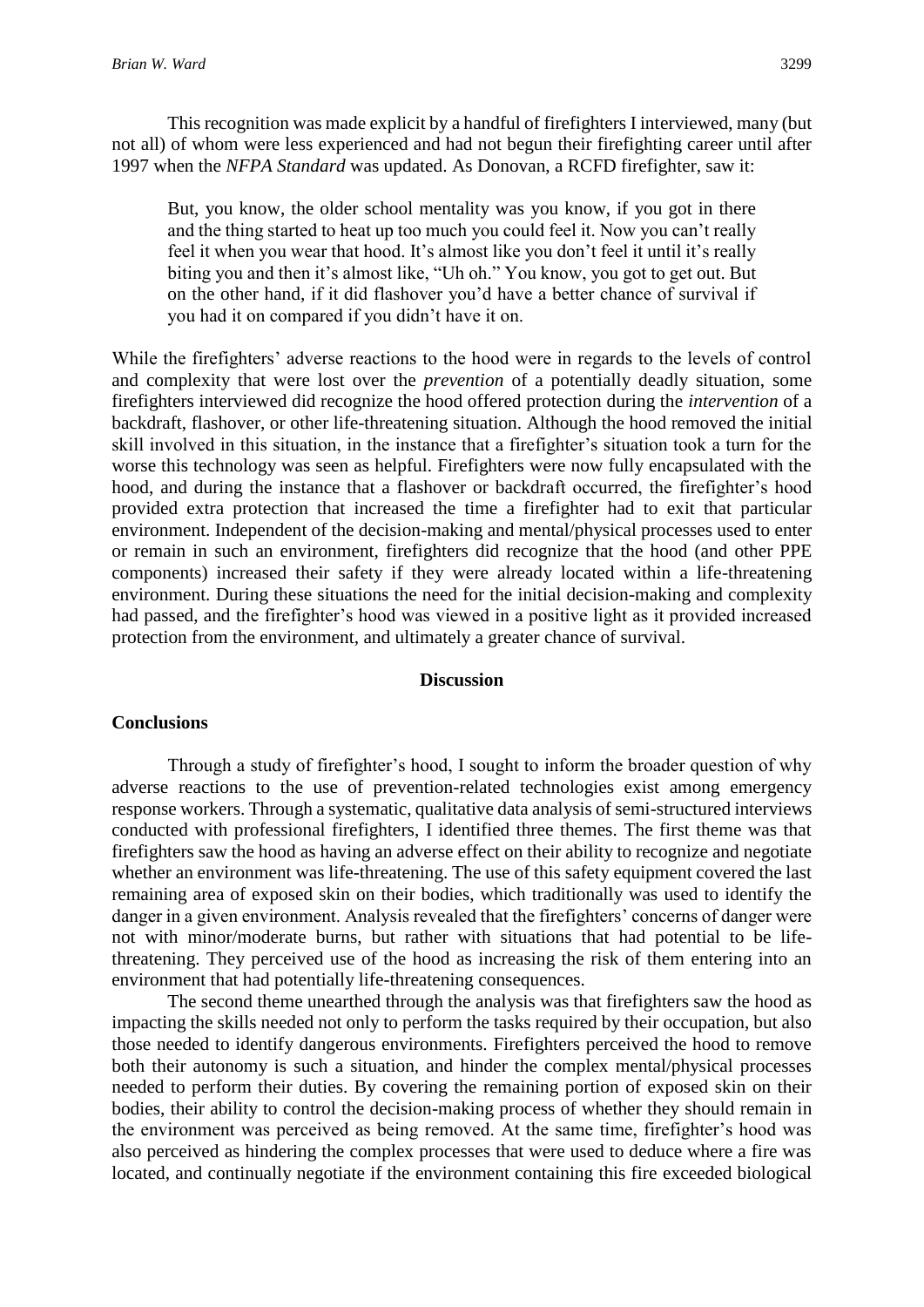limits. This theme – the perceived effects on skill – was at the core of the adverse reactions expressed by the firefighters.

A final, albeit minor, theme found through data analysis was that the hood did have its benefits. While it was not perceived as preventing a firefighter enter a life-threatening situation, some firefighters did view it as beneficial in intervening during a life-threatening situation. Here the hood provided a layer of protection that gave a firefighter a better chance of escaping such a situation. Interestingly, this theme was mainly expressed by younger firefighters who had little to no experience in the fire service prior to the *NFPA 1971 Standard* and the hood's mandate. Regardless, it is important to note that even with an overall pervasive negative reaction, a perceived benefit of the hood also existed.

Through recognition that the firefighter's hood decreased and removed skill that many firefighters saw as vital to the tasks required by their occupation, a more robust understanding of why firefighters elicited such a reaction to this particular technology is reached. The firefighters interviewed were not reacting negatively to the use of the hood itself or the authorities mandating it, nor did they view it as a threat to the traditional masculine heroism (Ericson & Mellström, 2016). They also provided no indication of disbelieve of past scientific research (Prezant et al., 2001a, 2001b) that found the hood to reduce burns received while on the fireground. Instead, they were reacting to the removal of the discretionary, mental, physical, and interpersonal components that were needed to prevent the placement of themselves and others in a situation that presented a heightened risk of major injury or death. In sum, underlying this entire adverse reaction was the diminishing or decreasing impact that the firefighters hood had on the skill used to successfully complete the tasks required by their occupation.

It is important to note a few limitations when interpreting the findings of the present research. This research was a study of one specific technology, and while it was meant to inform those working in the broader field of emergency response, one should be careful not to over interpret the results found in these data analyses. Also, the WCFD and RCFD firefighters interviewed in this study tended to be the older and more experienced firefighters. Interviewing these individuals was vital in understanding how technology has affected the skills of firefighters over time, which is why more experienced firefighters were sought out for interviews. However, based on the history of resistance to change in fire departments (Coleman, 2004), it would appear the firefighters may have been biased towards a negative reaction. Although a few less experienced firefighters were interviewed, interviewing a few more (particularly those who had not worked until after the hood was mandated) may have allowed for an alternative perspective on the reaction to use of the firefighter's hood.

#### **Implications and Recommendations for Safety Equipment Technology**

Despite these limitations, recommendations are able to be made from this research study regarding the implementation of new firefighting safety equipment technology. One recommendation is that when new technology is introduced to firefighters, a more holistic approach should be taken to fully understand its impact and benefits. In the case of the firefighter's hood, rigorous testing was conducted to ensure the hood reduced burns received to the neck and head (NFPA 1997; Prezant et al., 2001a, 2001b). None of the firefighters interviewed refuted these claims, but instead showed concern over the perceived skill lost by being mandated to wear a hood, many viewed as essential to successfully completing the tasks required by their occupation. While injury prevention is extremely important in this instance, recognizing the effects on occupational skill, performance of required tasks, and firefighters' compliance with standards are aspects that would ideally be considered prior to the widespread implementation of a new technology. This would require not only a scientific testing of the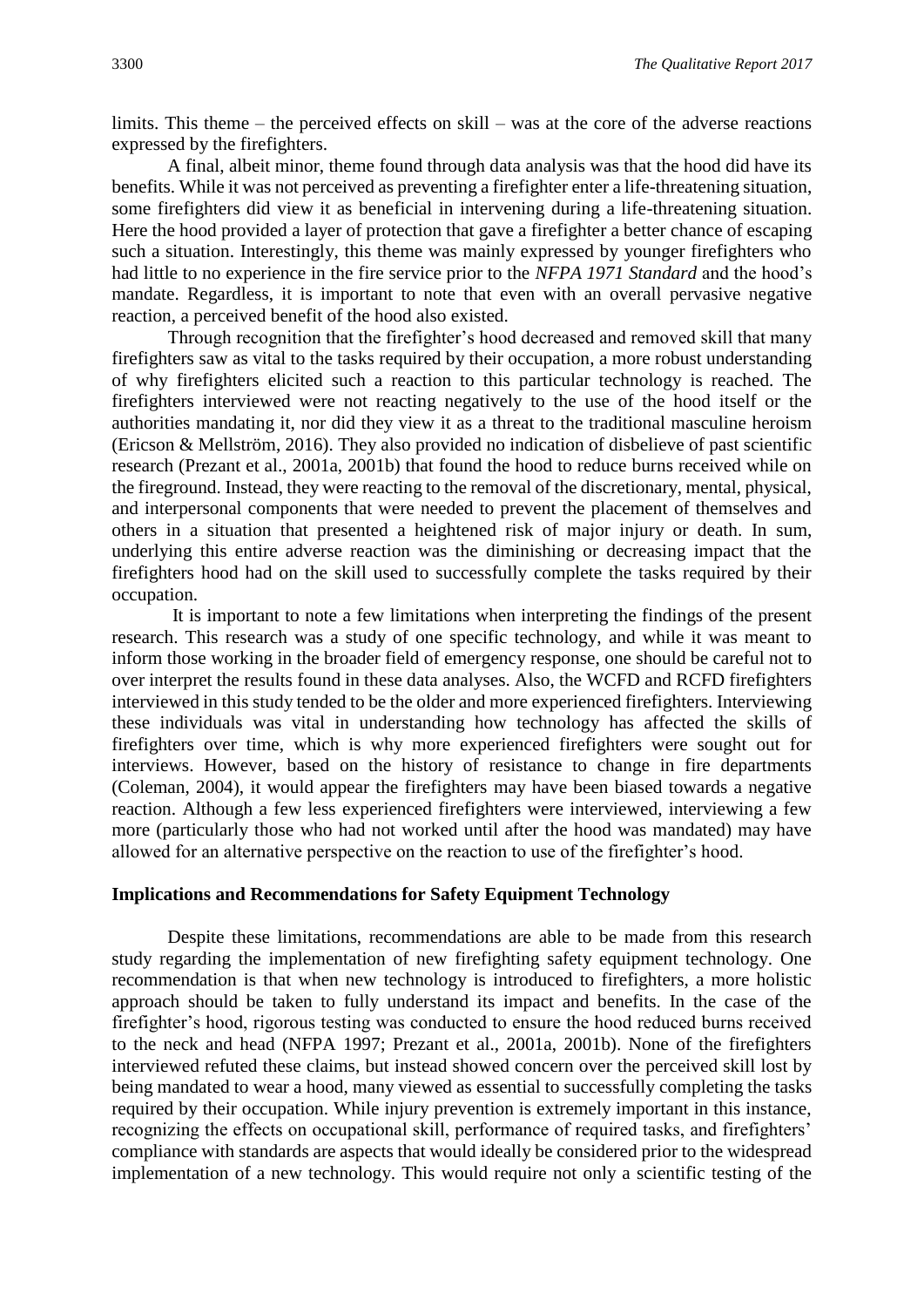physical properties of the safety equipment, but also examination of how the equipment would be used by firefighters in real situations, their reaction to its use, and an understanding of why this reaction occurs.

Firefighters in this study clearly viewed the skills required by their occupation to be compromised by the introduction of the firefighter's hood. A second recommendation would be that if the introduction of a specific safety equipment technology was identified by firefighters as removing needed skills, alternative skills with the same effectiveness should be developed and substituted. For example, the hood was viewed as preventing firefighters from negotiating life-threatening situations; therefore, working with these individuals to develop alternative methods for negotiating the life-threatening situations created by a fire would help prevent this adverse reaction. Realistically, this may be useful for certain technologies, yet instances may exist where alternative skills are unable to be developed. In these situations, a decision would need to be made as to whether the loss of skill stemming from the introduction of new safety equipment technology outweighs the injury prevention-related and other benefits of introducing said technology. This would be a difficult decision; one beyond the scope of this study and most likely to be determined on a more case-by-case basis.

#### **Summary**

Through the results of study, I hope to provide insights to the implementation and use of new safety technologies among emergency response workers. Negative reactions to safety equipment may not necessarily be directed at its ease of use, or at the perceived usefulness of this technology itself (Bagozzi, Davis, & Warshaw, 1992; Davis, 1989; Venkatesh et al., 2003). Instead the underlying reason this negative reaction was spawned was that it was perceived by its users as diminishing and/or removing important skills possessed by firefighters. While both ease of use and perceived usefulness have been argued as important factors when considering the introduction of new technologies, findings here show that it is also important to consider the impact a technology will have on workers' skills.

These findings also imply the importance of considering both manifest and latent consequences of safety equipment technologies introduced to emergency response workers. New safety equipment may be introduced with specific consequences in mind; however, its introduction can yield unexpected results. Even if these manifest consequences are achieved, the unexpected consequences could be concerning. In regards to the firefighter's hood, past researchers found this technology successful in meeting its intended goal of reducing the burns firefighters received on the fireground. However, the present study revealed that although minor/moderate burns may be reduced, there was the latent consequence of removing important skills used by firefighters. This removal was ultimately perceived by firefighters as hindering not only their ability to suppress fire, but also increasing the risk of major injury or even death. In their view, this latent consequence outweighed the initially intended consequence. Thus, attempting to recognize any latent consequences before the implementation of new safety equipment may prevent these adverse reactions to such technology. As it may often be difficult to foresee consequences, perhaps the consultation of workers for whom this technology will affect may provide additional insight.

As evidenced by the present study, controlled experiments and lab tests may be beneficial in testing for the intended the consequences of safety technology; however, the perception and experiences of emergency response workers may yield valuable insight into latent consequences of the technology's implementation, such as the diminishment of crucial skills needed to perform the tasks required by their occupation. This in turn may help prevent any backlash or negative reactions to this technology when it is introduced and its use during an emergency is mandated. With new safety equipment technologies continually being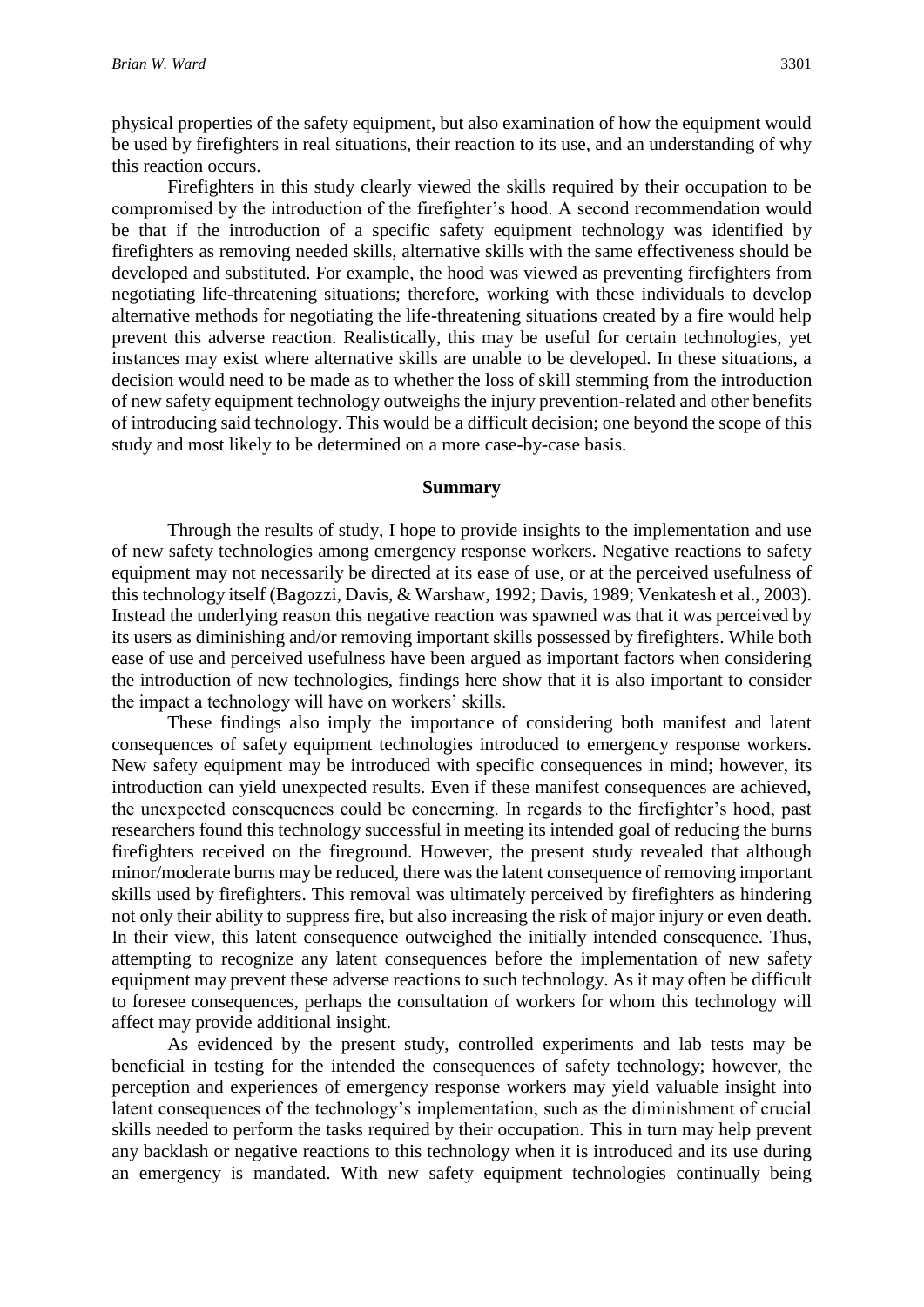introduced, some that have a sole intent of increasing worker safety, a fundamental understanding of how these technologies affect workers' skill remains an important consideration. By accounting the safety equipment's effect on skill, this may not only allow for emergency response and other workers to better and more safely perform the tasks required by their occupation, but also minimize adverse reactions to this technology.

#### **References**

Attewell, P. (1990). What is skill? *Work and Occupations, 17*(4), 422-448.

- Autor, D. H., Levy, F., & Murnane, R. J. (2002). Upstairs, downstairs: Computers and skills on two floors of a large bank. *Industrial and Labor Relations Review*, *55*(3), 432-447.
- Bagozzi, R. P. (2007). The legacy of the technology acceptance model and a proposal for a paradigm shift. *Journal of the Association for Information Systems, 8*(4), 244-254.
- Bagozzi, R. P., Davis, F. D., & Warshaw, P. R. (1992). Development and test of a theory of technological learning and usage. *Human Relations, 45*(7), 659-686.
- Blauner, R. (1964). *Alienation and freedom: The factory worker and his industry.* Chicago, IL: University of Chicago Press.
- Bound, J., & Johnson, G. (1992). Changes in structure of wages during the 1980's. *American Economic Review, 82*(3), 371-392.
- Boyzatis, R. (1998). *Transforming qualitative information: Thematic analysis and code development.* London, UK: Sage.
- Braun, V., & Clarke, V. (2006). Using thematic analysis in psychology. *Qualitative Research in Psychology, 3*(2), 77-101.
- Braverman, H. (1998 [1974]). *Labor and monopoly capital: The degradation of work in the twentieth century.* New York, NY: Monthly Review Press.
- Coleman, R. J. (2004). Overview of the history, tradition, and development of the American fire service. In Thomson Delmar Learning (Ed.), *Firefighter's handbook: Essentials of*  firefighting and emergency response (2<sup>nd</sup> ed., pp. 2-20). Clifton Park, NY: Thomson Delmar Learning.
- Davis, F. D. (1989). Perceived usefulness, perceived ease of use, and user acceptance of information technology. *MIS Quarterly, 13*(3), 319-340.
- Desmond, M. (2006). Becoming a firefighter. *Ethnography, 7(*4), 387-421.
- Desmond, M. (2007). *On the fireline: Living and dying with wildland firefighters.* Chicago, IL: University of Chicago Press.
- Desmond, M. (2011). Making firefighters deployable. *Qualitative Sociology, 34*(1), 59-77.
- Ericson, M., & Mellström, U. (2016). Firefighters, technology and masculinity in the micromanagement of disasters: Swedish examples. In E. Enarson & B. Pease (Eds.), *Men, masculinities and disaster* (pp. 165-174). New York, NY: Routledge.
- Fahy, R. F., LeBlanc, P. R., & Molis, J. L. (2009). *Firefighter fatalities in the United States – 2008.* Quincy, MA: National Fire Protection Agency.
- Goos, M., & Manning, A. (2007). Lousy and lovely jobs: The rising polarization of work in Britain. *Review of Economics and Statistics, 89*(1), 118-133.
- Handcock, M. S., & Gile, K. J. (2011). Comment: On the concept of snowball sampling. *Sociological Methodology, 41*(1), 367-371.
- Karter M. J., Jr. (2009). *Fire loss in the United States – 2008.* Quincy, MA: National Fire Protection Agency.
- Katz, L. F., & Murphy, K. M. (1992). Changes in relative wages, 1963-1987: Supply and demand factors. *Quarterly Journal of Economics, 107*(1), 35-78.
- Kerr, C., Dunlop, J. T., Harbison, F. H., & Myers, C. A. (1964). *Industrialism and industrial man: The problems of labor management in economic growth.* Cambridge, MA: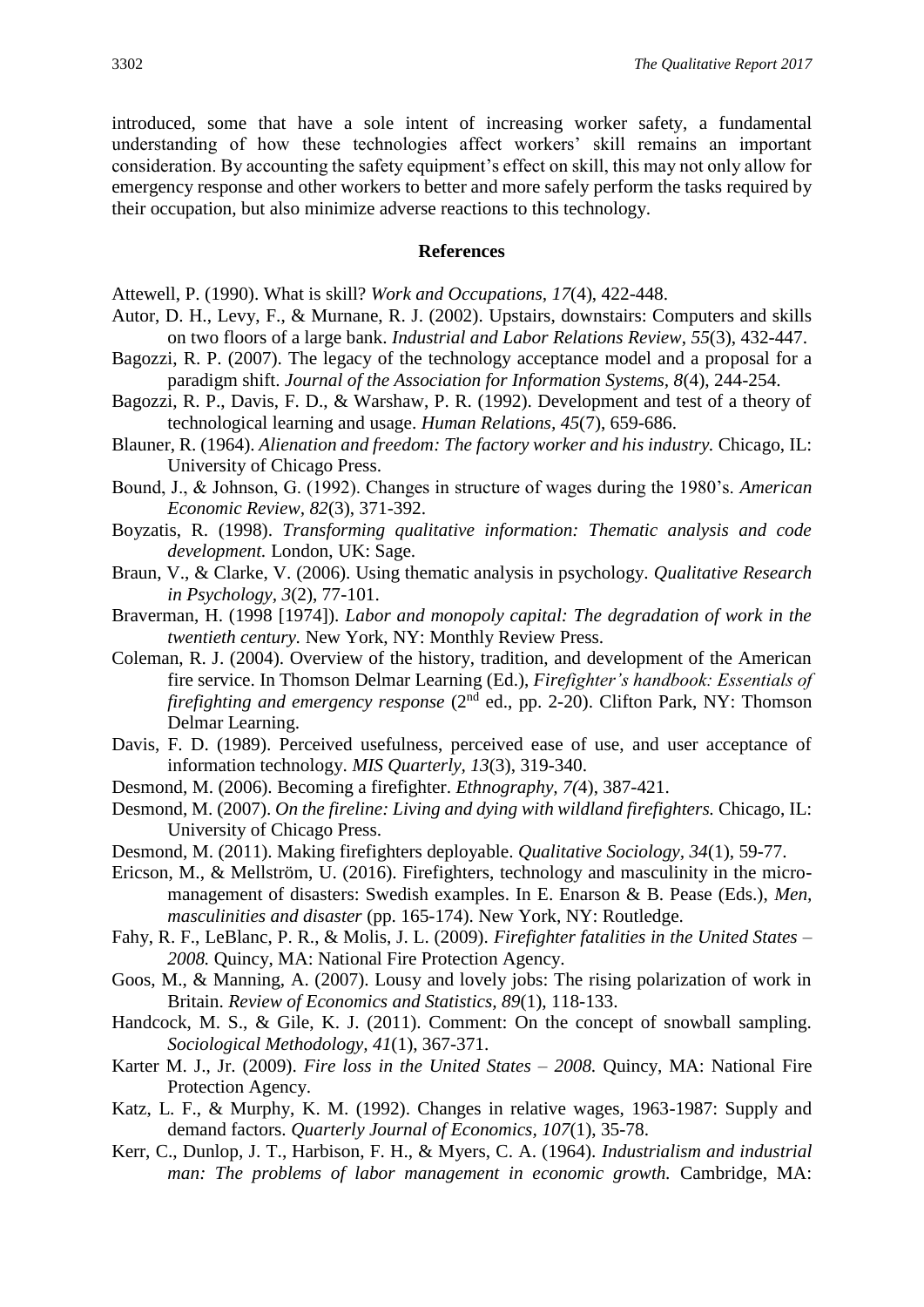Harvard University Press.

- Levy, F., & Murnane, R. J. (2004). *The new division of labor: How computers are creating the next job market.* New York, NY: Russell Sage Foundation.
- Marx, K. (1867). *Capital: A critique of the political economy* (Vol. 1). Translated from Original text *Das Kapital* (1867) by B. Fowkes. New York, NY: New Vintage Books.
- Malterud, K. (2001). Qualitative research: Standards, challenges, and guidelines. *The Lancet, 358*(9280), 483-488.
- Morris, J. T. (2015). *The technology acceptance model and the communications interoperability problem: A correlational study. Minneapolis, MN: Capella University.*
- National Fire Protection Agency. (1997). *NFPA 1971: Standard on protective clothing for structural fire fighting.* Quincy, MA: National Fire Protection Agency.
- National Fire Protection Agency. (2010). *About NFPA.* Quincy, MA: National Fire Protection Agency. Retrieved from [http://www.nfpa.org/.](http://www.nfpa.org/)
- Park, H., Kim, S., Wu, Y., & Allen, N. E. (2014). Beyond protection: Technology and design moving toward human factors of fire gear. *AATCC Review, 14*(5), 40-45.
- Pianta, M. (2005). Innovation and employment. In J. Fagerberg, D. C. Mowery, & R. R. Nelson (Eds.), *The Oxford handbook of innovation* (pp. 568-598). Oxford, UK: Oxford University Press.
- Piva, M., Santarelli, E., & Vivarelli, M. (2005). The skill bias effect of technology and organisational change: Evidence and policy implications. *Research Policy, 35*(2), 141- 157.
- Prezant, D. J., Malley, K. S., Barker, R. L., Guerth, C., & Kelly, K. J. (2001a). Thermal protective uniforms with hoods: Impact of design modifications and water content on burn prevention in New York City firefighters: Laboratory and field results. *Injury Prevention, 7*(Suppl. I), i43-i49.
- Prezant, D. J., Barker, R. L., Stull, J. O., King, S. J., Rotanz, R. A., Malley, K. S., … Kelly, K. J. (2001b). The impact of protective hoods and their water content on the prevention of head burns in New York City firefighters: Laboratory tests and field results. *Journal of Burn Care & Rehabilitation,* 22(2), 165-178.
- Spenner, K. I. (1983). Deciphering Prometheus: Temporal changes in the skill level of work. *American Sociological Review, 48*(6), 824-837.
- Spenner, K. I. (1995). Technological change, skill requirements, and education: The case for uncertainty. In D. B. Bills (Ed.), *The new modern times: Factors reshaping the world of work* (pp. 81-137). Albany, NY: State University of New York Press.
- Suri, H. (2011). Purposeful sampling in qualitative research synthesis. *Qualitative Research Journal, 11*(2), 63-75.
- U. S. Census Bureau. (2009). *American factfinder.* Washington, DC: U. S. Census Bureau. Retrieved from [http://factfinder.census.gov.](http://factfinder.census.gov/)
- Vallas, S. P. (1990). The concept of skill: A critical review. *Work and Occupations, 17*(4), 379- 398.
- Vallas, S. P., & Beck, J. P. (1996). The transformation of work revisited: The limits of flexibility in American manufacturing. *Social Problems, 43*(3), 339-361.
- Venkatesh, V., Morris, M. G., Davis, G. B., & Davis, F. D. (2003). User acceptance of information technology: Toward a unified view. *MIS Quarterly, 27*(3), 425-478.
- Walker, L. (2016). *Occupational risks and hazards associated with firefighting.* Butte, MT: Montana Tech of the University of Montana.
- Ward, B. W. (2010). *Firefighting in the new economy: Changes in skill and the impact of technology.* College Park, MD: University of Maryland.
- Weinschenk, C., Ezekoye, O. A., & Nicks, R. (2008). Analysis of fireground standard operating guidelines/procedures compliance for Austin Fire Department. *Fire Technology, 44*(1),